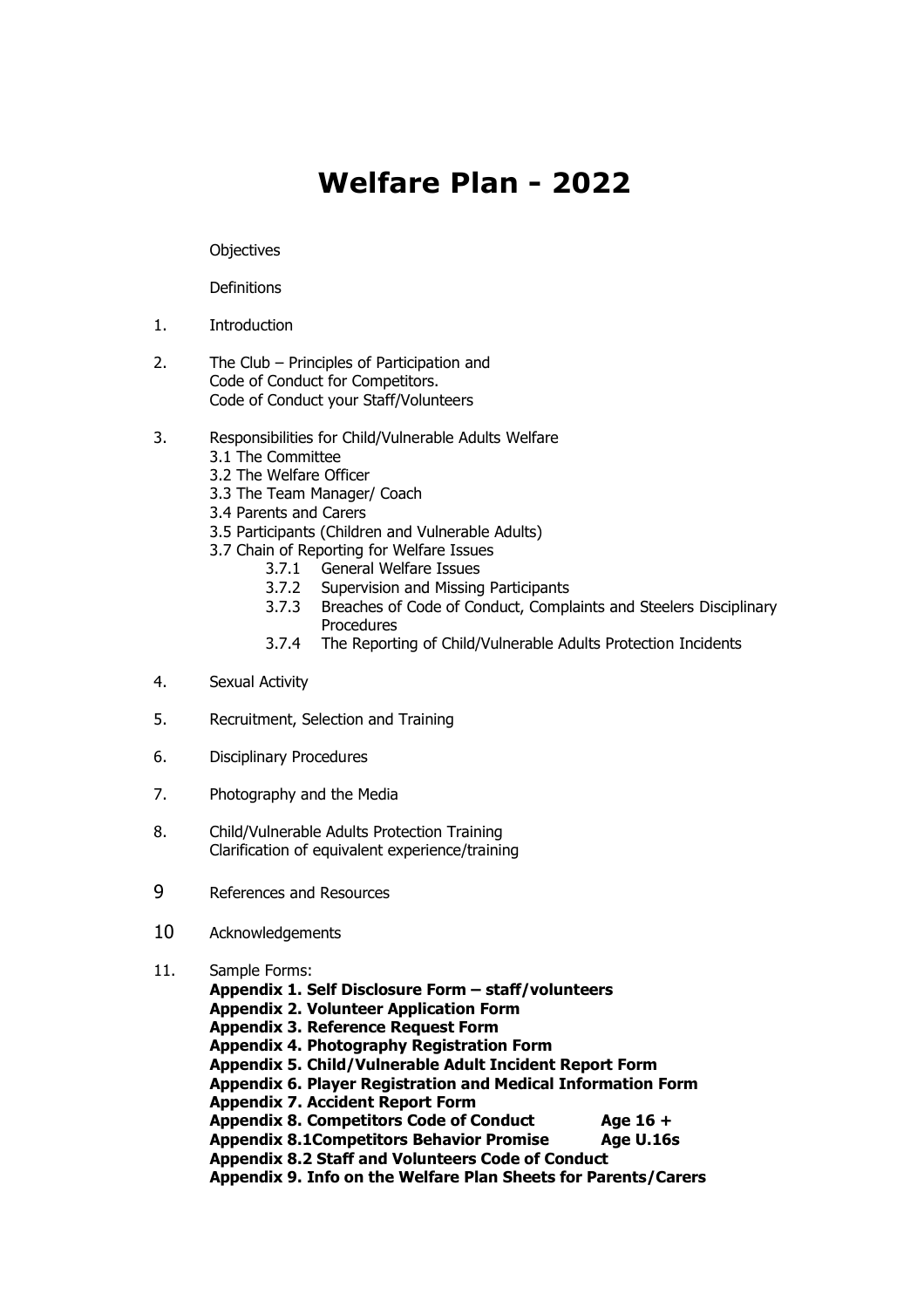# **Objectives**

- To provide a high quality training and competition environment for wheelchair basketball players.
- To provide a national showcase for players, coaches, officials and volunteers.
- To provide support and training for parents, coaches, officials and volunteers.

### **Purpose of the Welfare Plan**

The purpose of the Welfare Plan is to promote and ensure the well-being of the children and vulnerable adults taking part in the Sheffield Steelers Wheelchair Basketball Club activities such as training, games and events.

# **Values and Principles**

- The welfare and well being of all members and participants is paramount.
- All players, coaches and volunteers, whatever their age, gender, culture, language, racial origin, religious beliefs, sexuality or ability, have equal rights to safety and protection.
- All suspicions, concerns or allegations of harm will be taken seriously and responded to swiftly and appropriately.

| Structure of the Sheffield Steelers Wheelchair Basketball Club |  |  |  |  |  |
|----------------------------------------------------------------|--|--|--|--|--|
|----------------------------------------------------------------|--|--|--|--|--|

| Committee                | Name              | Telephone  | email                                 |
|--------------------------|-------------------|------------|---------------------------------------|
| Chairman                 | Maurice           |            | 07721 497255 Maurice.hammerton@btinte |
|                          | Hammerton         |            | rnet.com                              |
| Vice Chairman            | <b>Steve Ryan</b> | 7775500029 | s_ryan5@sky.com                       |
| Secretary                | Kev Hayes         | 7972774250 | kevhayes1963@gmail.com                |
| Treasurer                |                   |            |                                       |
| Committee<br>Member (CM) |                   |            |                                       |
| Committee<br>Member (CM  | <b>Steve Owen</b> | 7775680789 | Owenliverpool18@aol.com               |
| Committee<br>Member (CM  | Paul Hudson       |            | 07718625282 Paul.Hudson@siv.org.uk    |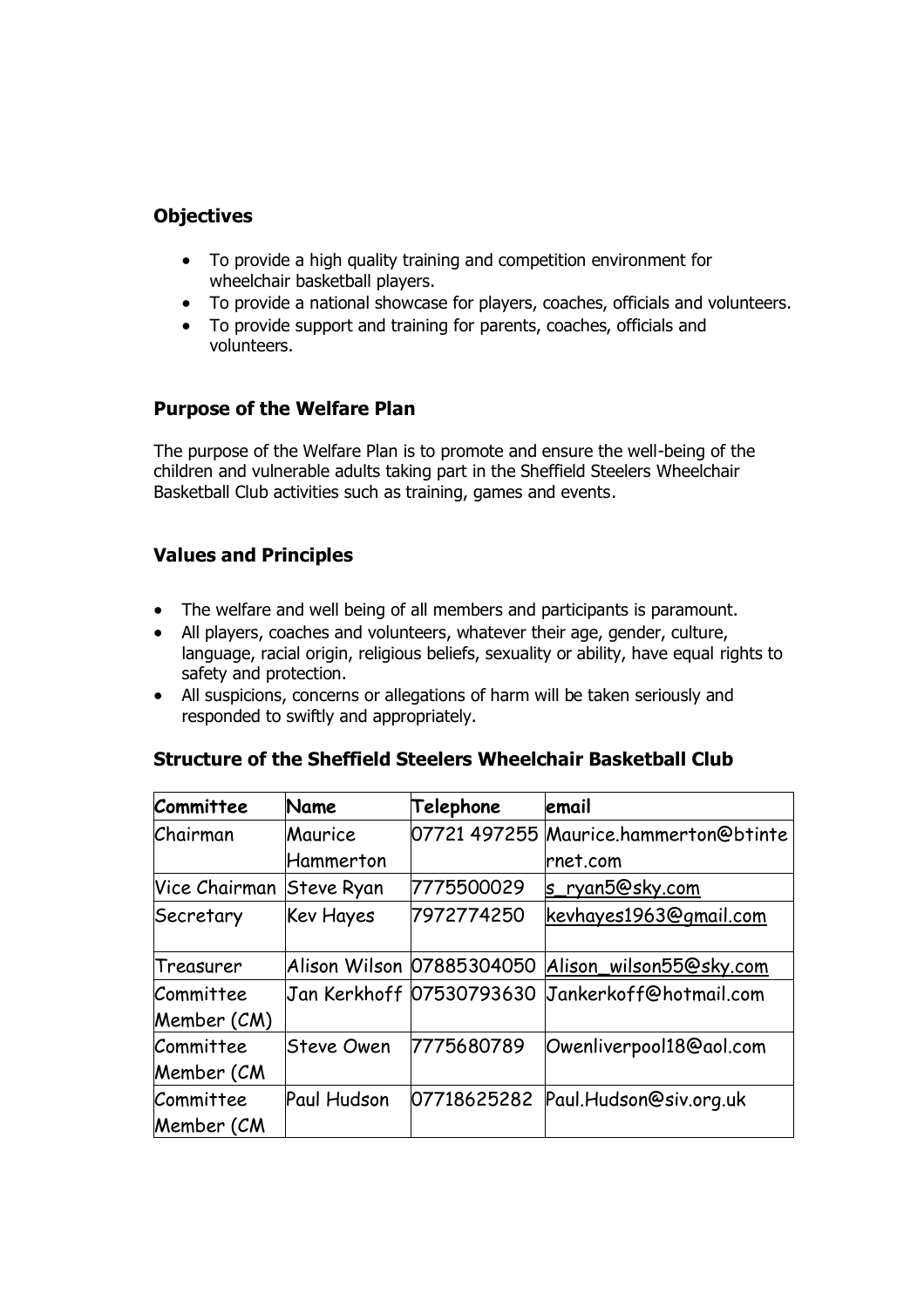| CM and            | Shirley      |            | 07309708772 samuelsshirley@hotmail.com |
|-------------------|--------------|------------|----------------------------------------|
| Welfare           | Samuels      |            |                                        |
| Officer           |              |            |                                        |
| Junior and        | Kevin Hayes  | 7972774250 | kevhayes1963@gmail.com                 |
| <b>Head Coach</b> |              |            |                                        |
| <b>CM</b>         | Jackie Lucas |            | lucaslaing@hotmail.com                 |

# **1. Introduction**

#### **Sheffield Steelers Wheelchair Basketball Club will provide talented young people with:**

- an opportunity for competitive and personal development
- an enjoyable and rewarding experience
- a taste of high level competition
- an opportunity to interact with other players, coaches and officials

They will also provide Home Country and Regional Wheelchair Basketball Associations, Local Authorities, County Sports Partnerships, and School Sports Partnerships with an opportunity to promote and celebrate their contribution towards the development of talented young people from their areas.

#### **The Welfare Plan is designed to minimise the risks to the children and vulnerable adults taking part in the Sheffield Steelers Wheelchair Basketball Club and to maximise their enjoyment and well being.**

In order to help us achieve this goal we require all coaches and Welfare Officer to read through this document carefully and work through the action plan that it contains.

This document is designed primarily for those involved with the Sheffield Steelers Wheelchair Basketball Club.

### **Code of Conduct for all staff/volunteers**

Sheffield Steelers require all staff, coaches, and officials to read, agree and sign all our Policies and Procedures (including the Code of Conduct). As members of British Wheelchair Basketball (BWB) the Club is bound by the Policies and Procedures laid down by BWB and all Policies and Procedures can be viewed on the Club website and the website of BWB.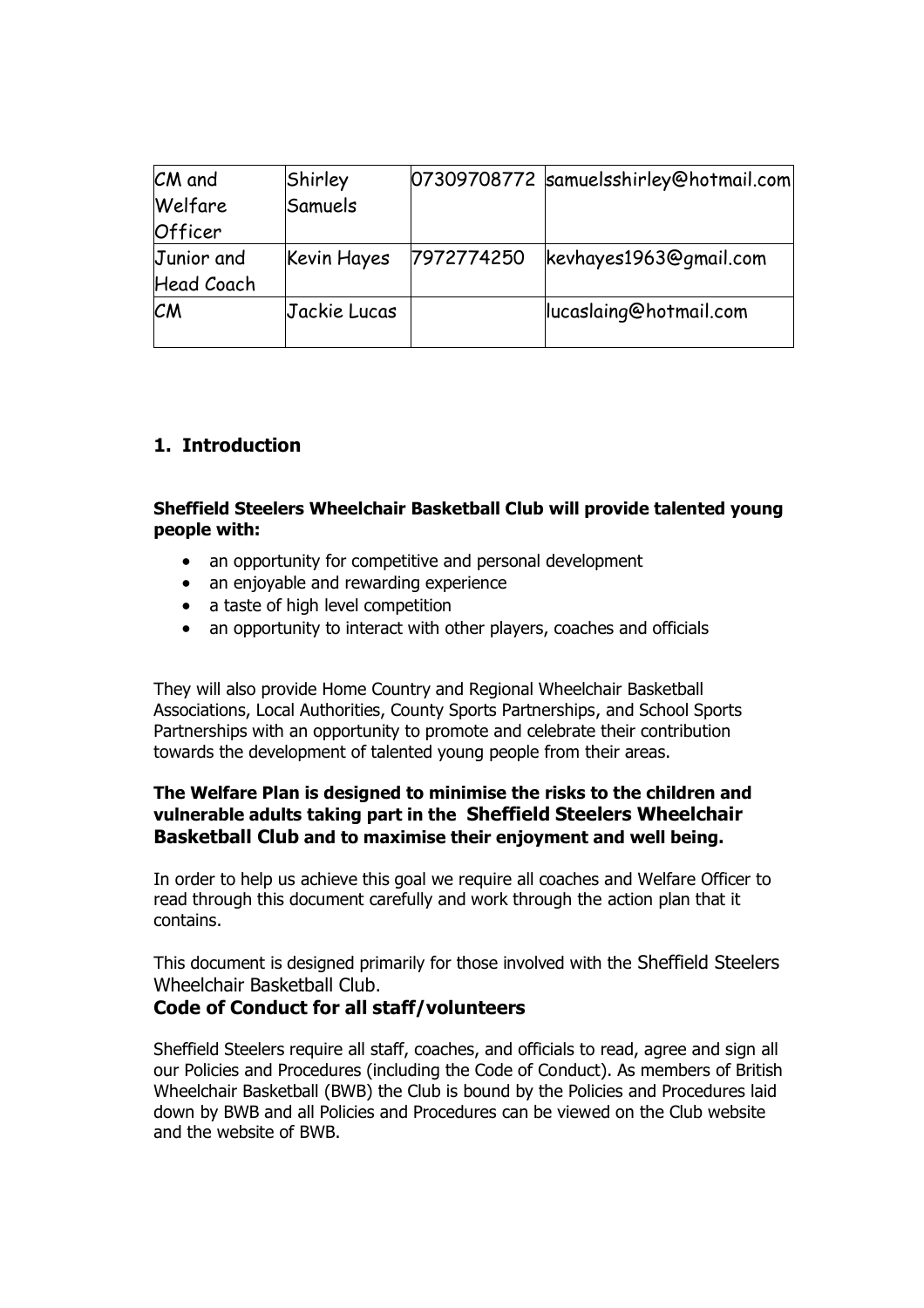This Code of Conduct outlines good practice when working with children and vulnerable adults.

By agreeing to take part in the Sheffield Steelers Wheelchair Basketball Club, individuals are agreeing to the principles outlined in the Code of Conduct.

#### **An environment which allows bullying, shouting, racism, or sexism is not acceptable.**

**All Staff, Coaches, Officials and Volunteers must be made aware of the following code of practice, and remain vigilant through all training sessions, games and club events in ensuring that it is implemented by everyone involved.**

- **Rights** Coaches, Committee members and volunteers of the Sheffield Steelers must respect the rights of children and vulnerable adults, promoting their welfare and their individual needs related to participation in their sport.
- **Relationships** Coaches, Committee members and volunteers should promote relationships with participants and others that are based on openness, honesty, trust and respect. They must not engage in behaviour with participants that is abusive or inappropriate. They **must respond** to any concerns about a child's or vulnerable adult's welfare, and work in partnership with other organisations in the child's or vulnerable adults best interests.
- **Responsibilities** Coaches, Committee members and volunteers must demonstrate proper personal/professional behaviour at all times promoting **positive role models** for the children and vulnerable adults they are working with. Coaches, Committee members and volunteers must ensure that the children and vulnerable adults are provided with a safe environment which maximises benefits and minimises risk to them.
- **Equality** All staff must demonstrate commitment to respecting differences between staff and participants in terms of gender, race, ethnicity, disability, culture and religious belief systems.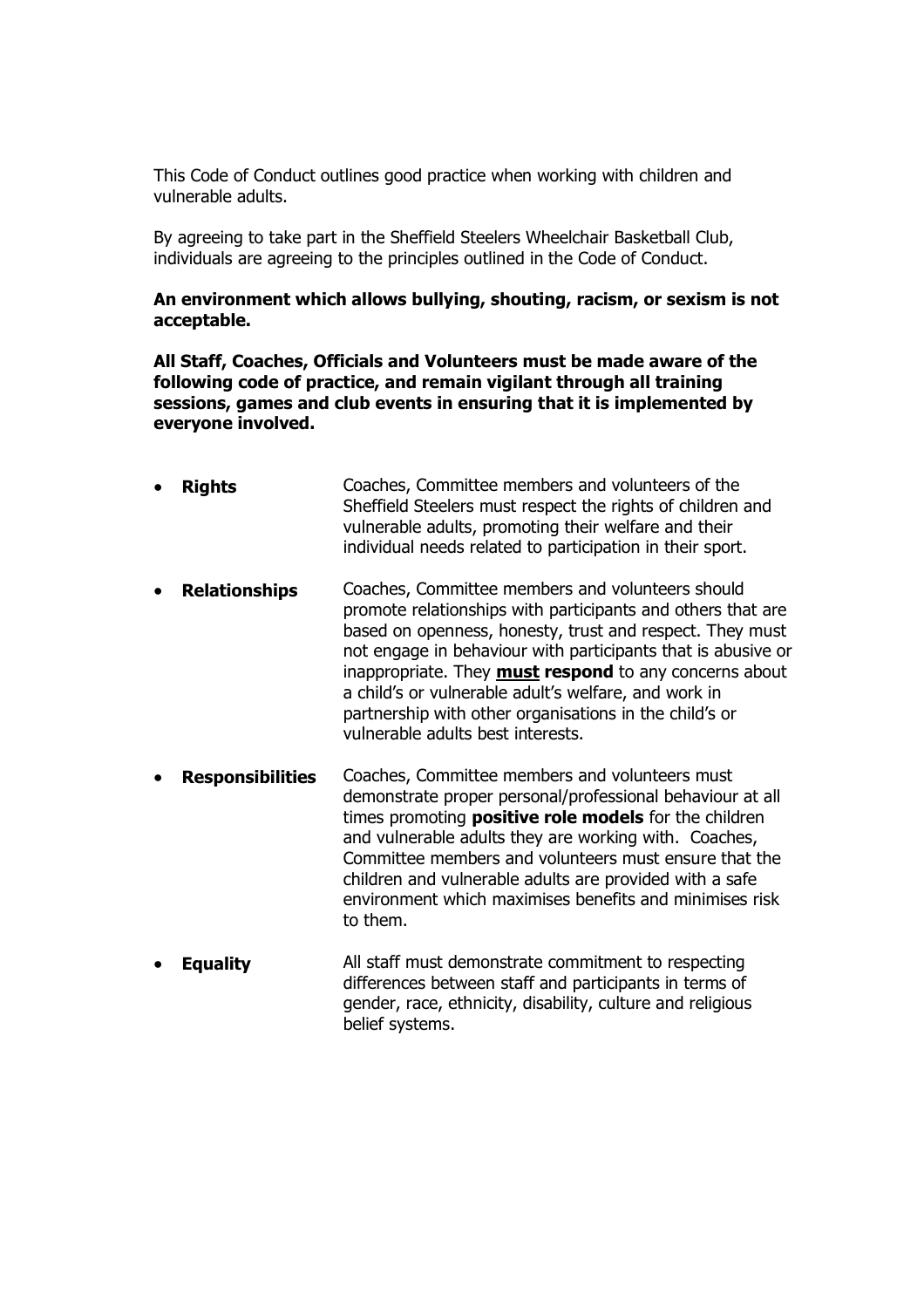# **2. Principles of Participation and Code of Conduct**

Sheffield Steelers Wheelchair Basketball will be run with the following principles of participation in mind.

| <b>Principles of Participation</b> | <b>Code of Conduct for Participants</b>                                                                                                       |
|------------------------------------|-----------------------------------------------------------------------------------------------------------------------------------------------|
| <b>Fair Play</b>                   | Treat others with respect and fairness.<br>Demonstrate 'Fair Play' in and out of<br>competition.                                              |
| <b>Equity</b>                      | Respect differences in gender, disability, ability,<br>culture, race, ethnicity, and religious belief<br>systems between yourself and others. |
|                                    | Challenge discrimination and prejudice.                                                                                                       |
|                                    |                                                                                                                                               |
| Inclusiveness and tolerance        | Appreciate that all participants bring something<br>valuable and different to the club.                                                       |
|                                    | Value and learn from the diversity of people you<br>meet and show patience with others and act<br>with dignity at all times.                  |
| <b>Responsibility</b>              | Look out for yourself and the welfare of others.<br>Do not engage in any irresponsible or illegal<br>behaviour.                               |
|                                    | Challenge behaviour that falls below the                                                                                                      |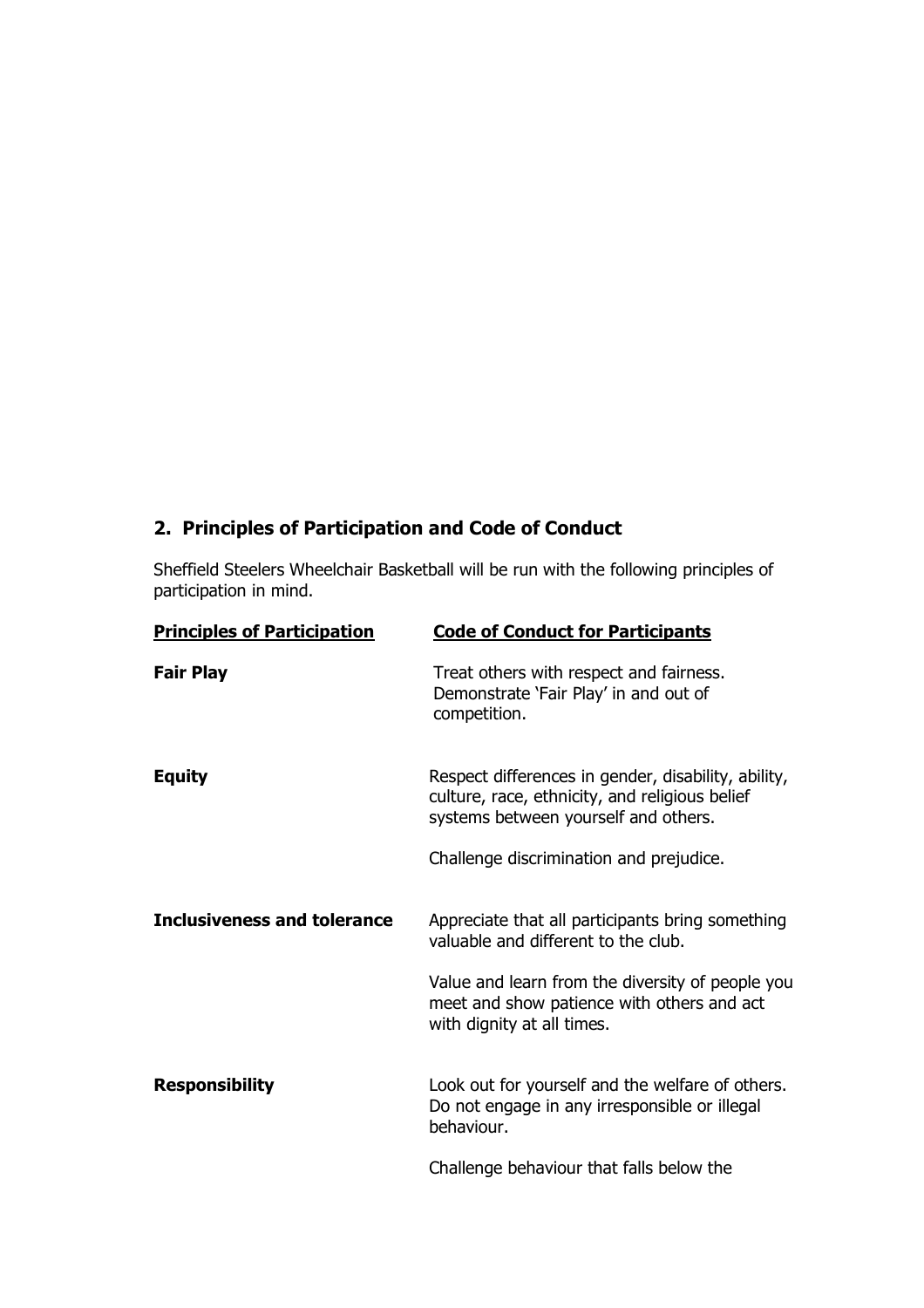expected standards of the club. Speak out if you are concerned about anything or if you feel uncomfortable about your own needs and those of others. You can talk to any Steelers coach or committee member. Be organised and on time.

**Friendship** Take time to thank those who help you take part – whether family, coaches, officials or team mates.

**All those responsible for implementing the Welfare Plan should ensure that all participants taking part are aware of these principles and have agreed to abide by the Code of Conduct.**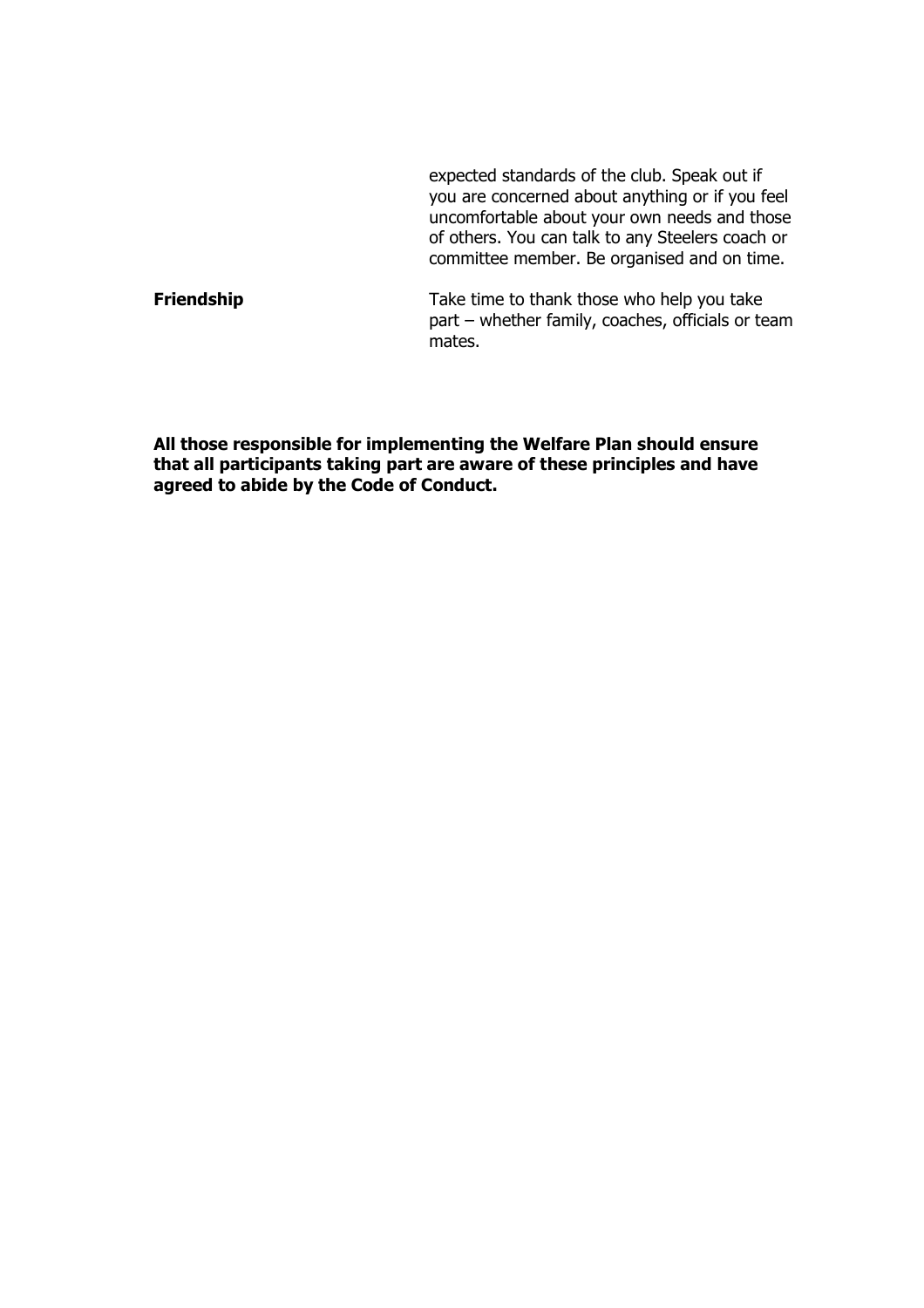# **3. Responsibilities for Child/Vulnerable Adults Welfare**

# **3.1 Sheffield Steelers Committee**

The Committee will take responsibility for child and vulnerable adults welfare, child and vulnerable adults protection, health and safety matters and their duty of care towards the participants and members of the Sheffield Steelers Wheelchair Basketball Club.

- Information must be requested about the specific needs of any club member. If members of the Sheffield Steelers require support with intimate care, this has to be provided by the parent or carer.
- Information should be requested about any dietary needs.
- Information should be requested about any specific religious/ cultural needs e.g. space /time to pray.
- Disciplinary procedures must be in place and implemented for staff, coaches, officials and volunteers.
- Arrangements must be clarified for the role of staff and volunteers who may be assisting with arrangements at event venues and accommodation. They will need to be easily identifiable.
- All staff will be informed of procedures relating to child and vulnerable adults welfare, and who to report to. A system will be developed and implemented with regards to recording any concerns/incidents (see Child/Vulnerable Adult Incident Report Form).
- To ensure staff, coaches and volunteers are receiving regular welfare training
- All Coaches and staff working with players and travelling in an official capacity to hold a current Disclosure and Baring Service (DBS) certificate.
- The Self declaration form should be used to clear staff and volunteers pending the receipt of a DBS check. It MUST also be used to inform the club of any issues arising during the period between DBS checks.

### **Core Responsibilities**

The Committee is required:

• to provide a Welfare Plan, and manage implementation of the plan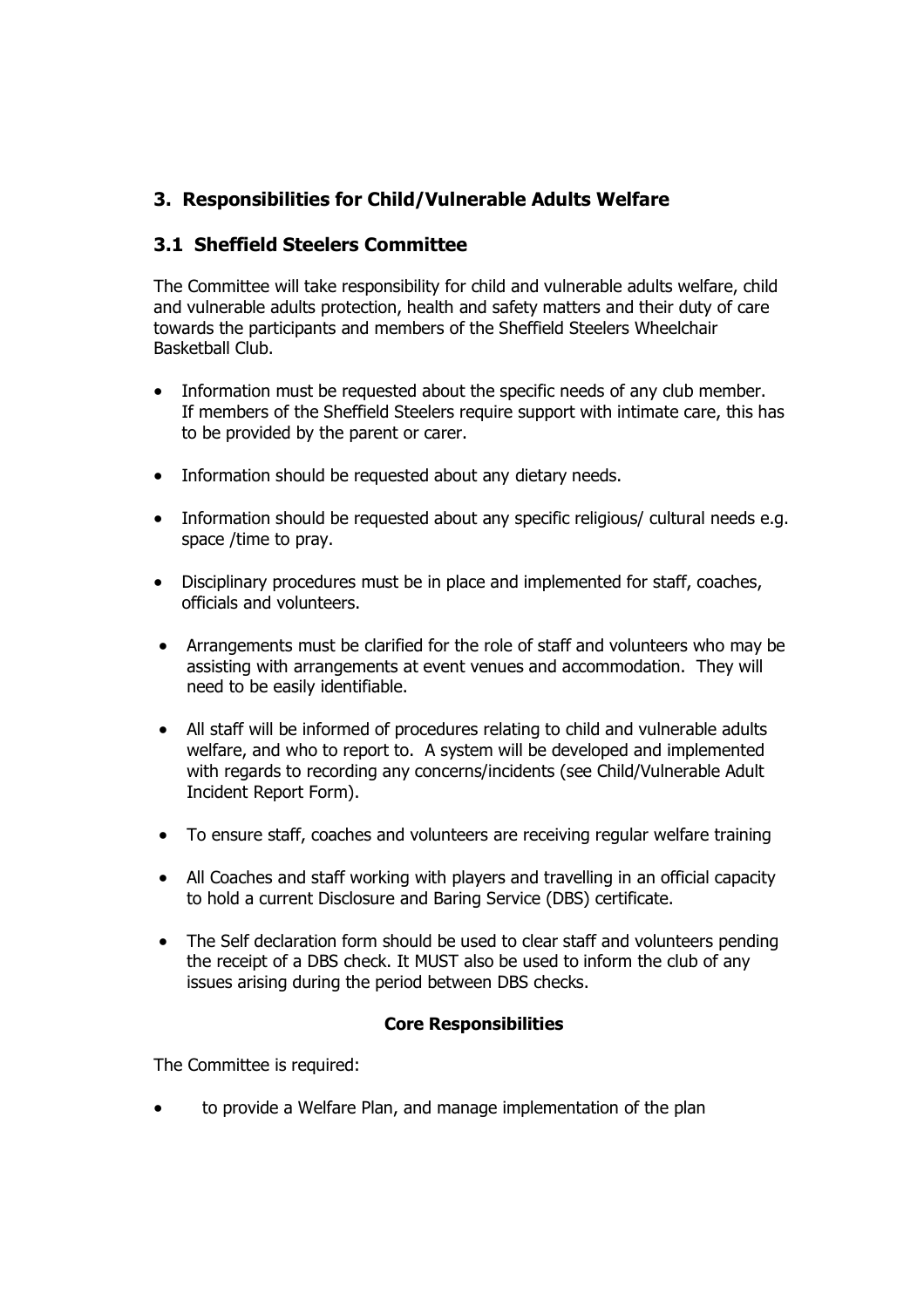- to aim for best practice in the recommended standards in the plan, but to ensure that minimum standards are met in terms of recruitment, selection and training of staff and volunteers
- to ensure the planning process includes linking with local agencies with statutory responsibilities for child protection (Social Services/Police/Local Safeguarding Children Board) and to ensure that the plan is in line with local LSCB policies and procedures regarding child protection and duty of care.
- to liaise with the nominated Welfare Officer re:
	- implementation of the Welfare Plan
		- managing/ co-ordinating welfare issues as they arise
		- liaison with all relevant parties.

#### **The Committee will:**

ensure that there are always identified persons acting 'in loco parentis' for the participants

- ensure mixed gender staff groups for mixed gender groups
- ensure a welfare officer is in place for the club for the participants. The Welfare Officer must be appropriately skilled and trained to fulfil their roles
- ensure a female welfare officer is provided where there are female participants
- ensure personal safety of all  $-$  at all times.
- liaise with local statutory agencies (as previously stated). Obtain a copy of the LSCB child protection policies/procedures and those related to 'duty of care' where these exist. Be aware of the local procedures for children and vulnerable adults who disclose sexual abuse and be clear how to respond to any related concerns/allegations
- ensure that written consent has been obtained, for all participants from parents/carers in advance of the season or away events. Parents/carers must be asked to provide information about any medical condition/allergies their child/vulnerable adult may have – where relevant they must supply sufficient medication for the duration of the away games or tournaments. The consent form should ask for the details of who has legal 'parental responsibility' for the participant. This is particularly important where a child/vulnerable adult is looked after by someone other than their birth parents or is in local authority care. It makes sense to include all 'consent' issues on one form.
- ensure provision of First Aid cover 24 hours a day at the sports hall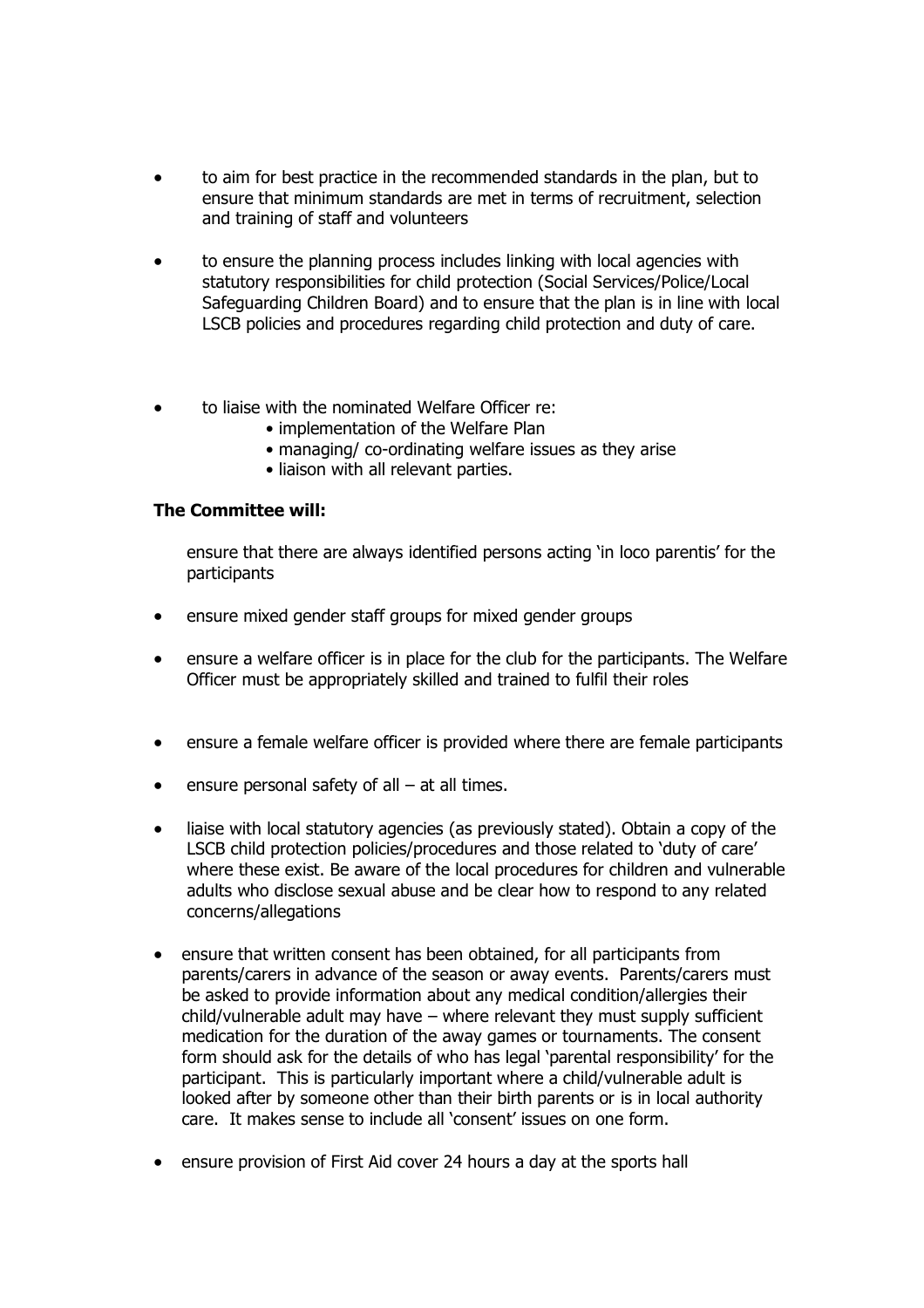- to ensure Coaches and / or Team Managers collate a list of all participants and their next of kin emergency details. This must be accessible by adults acting 'in loco parentis'. This information to be stored by the Chairman and Welfare Officer and to only be used to inform next of kin in an emergency. The information must be deleted once it is no longer required.
- provide safe and secure residential accommodation in case of away games or participation in tournaments (for relevant participants)
- ensure that all staff, coaches and volunteers who provide services to the Sheffield Steelers Wheelchair basketball Club have been police checked and cleared in advance. All coaches and volunteers must also complete DBS forms. N.B. Contractors should ideally be police checked – but where this is not possible it is imperative that they do not have unsupervised contact with participants
- ensure that all participants, coaches and volunteers have signed up to the Code of Conduct and all Policies and Procedures relevant to them.

### **3.2 The role and responsibilities of the Welfare Officer**

The Welfare Officer will be nominated by the Committee and should ideally have a counselling qualification, be a teacher or hold similar professional qualifications. They should ideally have a background in professional care of children, with previous experience of supervising residential trips with children and be trained in child protection. They must be able to provide evidence of training undertaken in the past three years.

If such a person is not available then someone with significant experience of caring for children and vulnerable adults may be suitable. They must have appropriate child/vulnerable adult protection training.

### **They must be contactable 24 hours a day.**

The Welfare Officer will be the main contact for all child/vulnerable adult protection issues at the club, they will liaise with the Chairman, Committee members and Coaches (where applicable).

They will also co-ordinate briefing sessions with relevant people, preparing for events (away) and lines of communication in the event of an incident or allegation of abuse to a child or vulnerable adult.

### **3.3 The role and responsibilities of the Team Coach**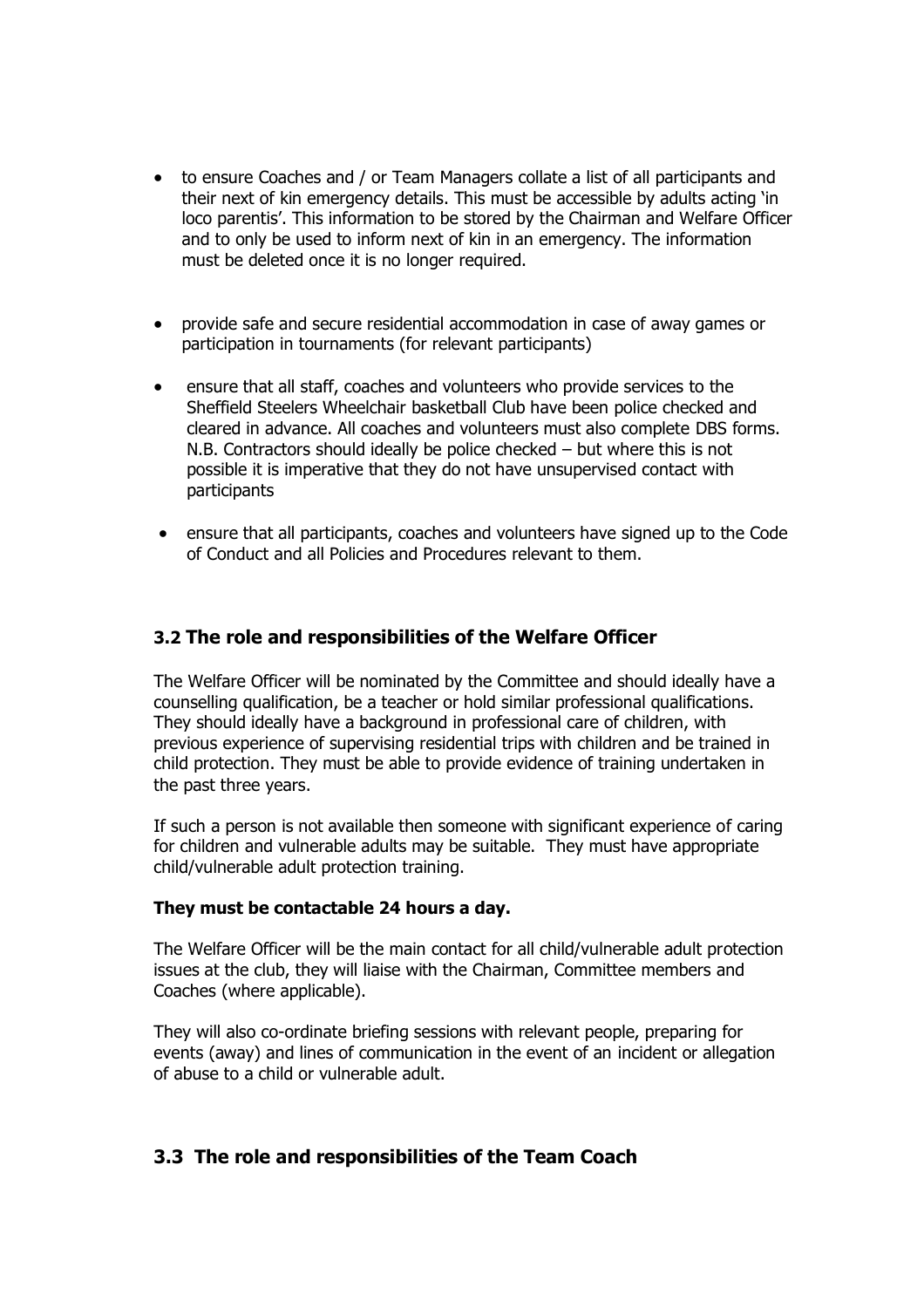The Team Coach may be the first point of contact with the individual participants.

#### **All Steelers coaches must be familiar with the Welfare Plan and must know the lines of communication should any incident or concern be reported to them.**

The Team Manager may appoint the Welfare Officer with relevant experience to deal with welfare issues and act as the main point of contact for issues regarding the welfare plan and child/vulnerable adult protection at events, this person will be referred to as the Welfare Officer.

### **3.4 Responsibilities of Parents and Carers**

Parents/carers of participants of the Sheffield Steelers Wheelchair Basketball Club are responsible for ensuring that:

- they have read the information about the Welfare Plan provided to them by the Team Manager or Welfare Officer
- they have given their written consent to their child/vulnerable adult's attendance (registration)
- they have provided information about any medical needs/allergies that their child/vulnerable adult may have and provided sufficient medication where necessary
- where a child or vulnerable adult has any additional care needs, information must be provided related to these needs. Consent must be given if any intimate care needs have to be provided for at the club (if this is necessary then players should bring 1 to 1 support with them)
- they have provided information about any specific dietary needs their child may have
- they have read the Participation Code of Conduct and discussed with their child how they will abide by these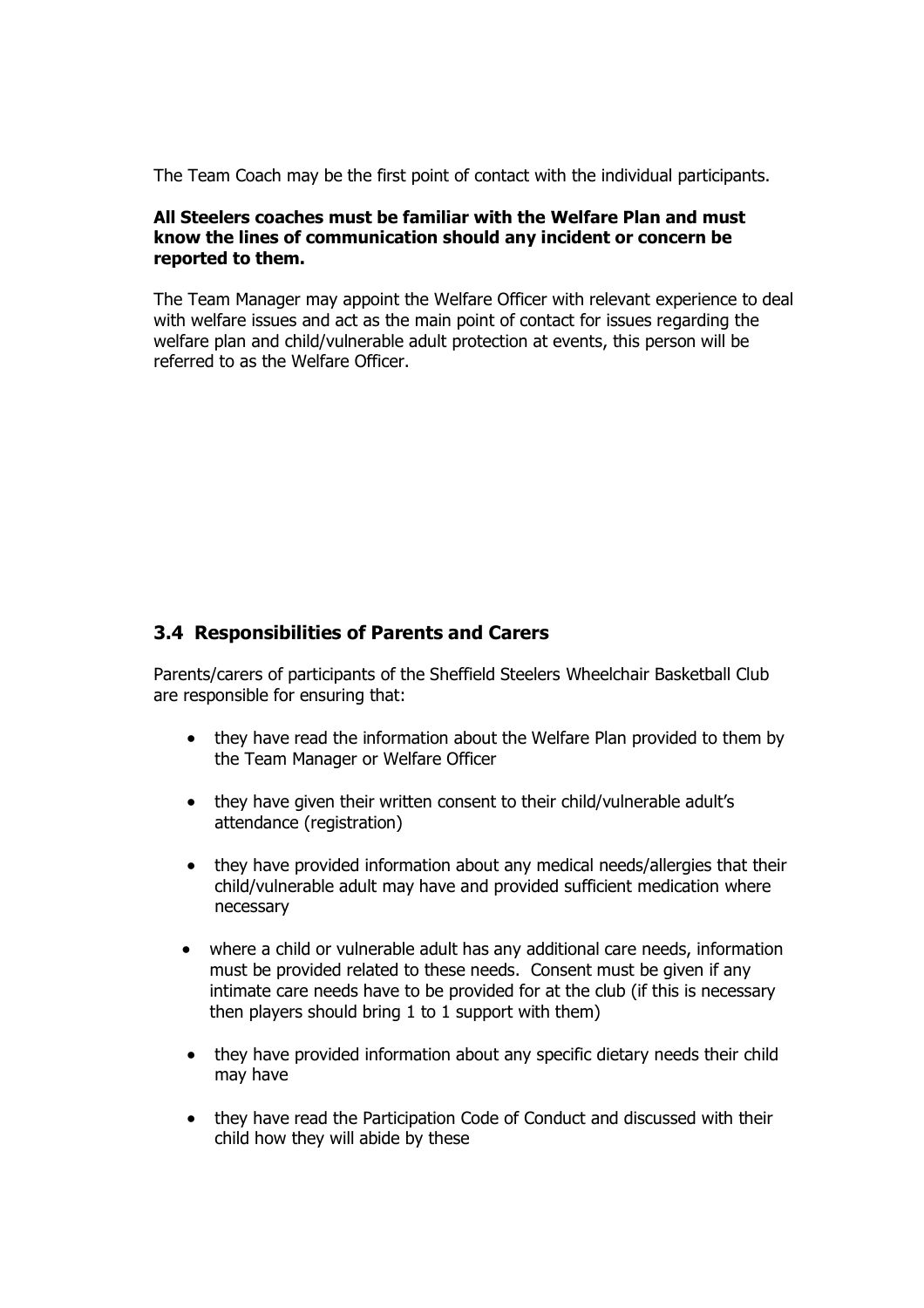• they have provided emergency contact details, including whom has legal parental responsibility for the child.

Parents should advise their Team Manager/Welfare Officer of any non-sport related issues which may affect their child's / vulnerable adult's participation at the event. This may include but is limited to:

- a child who may be affected by bereavement
- a child who is 'looked after' by the local authority
- a child who is being bullied in another setting
- any child/vulnerable adult protection issues.

# **3.5 Athlete's (Children & Vulnerable Adults's) responsibilities**

Children & vulnerable adults participating in the club are responsible for:

- reading and agreeing to abide by the Principles of Participation and Code of Conduct for the Sheffield Steelers Wheelchair Basketball Club
- following the Code of Conduct that governs behaviour within the sport
- ensuring that they know who their Team Manager /Welfare Officer is and how to contact them.

Participants will be informed that their parents/carers will be contacted if they become involved in an accident or serious breach of safety.

### **3.6 Chain of Reporting for Welfare Issues**

It is important that all members know what to do relating to the welfare of children and vulnerable adults and who to report to:

### **Concerns about poor practice:**

Participant/ Parent/ Coach

 Steelers Coach/ Head Coach/ Welfare Officer/ Committee Member



Steelers Committee - Investigation



**BWB Child Protection Officer**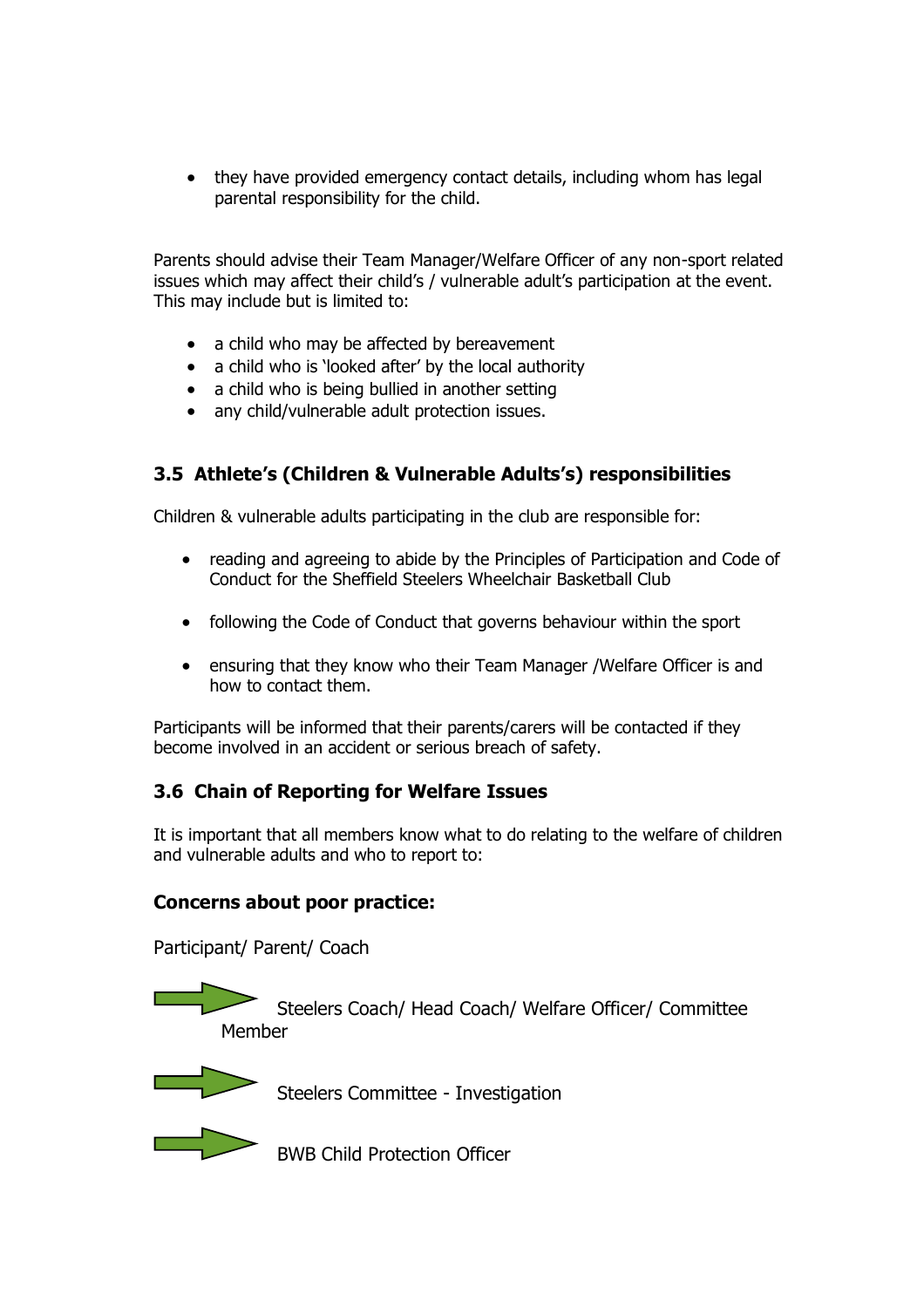# **Concerns about suspected abuse:**

Participant/ Parent/ Coach

Steelers Welfare Officer, BWB CP Officer - Investigation -Social Service Referral, Police



BWB Child Protection Officer

Parent/ Guardian

As appropriate, parents or guardians will be informed of concerns at earliest possibility and if referral to social services will be made.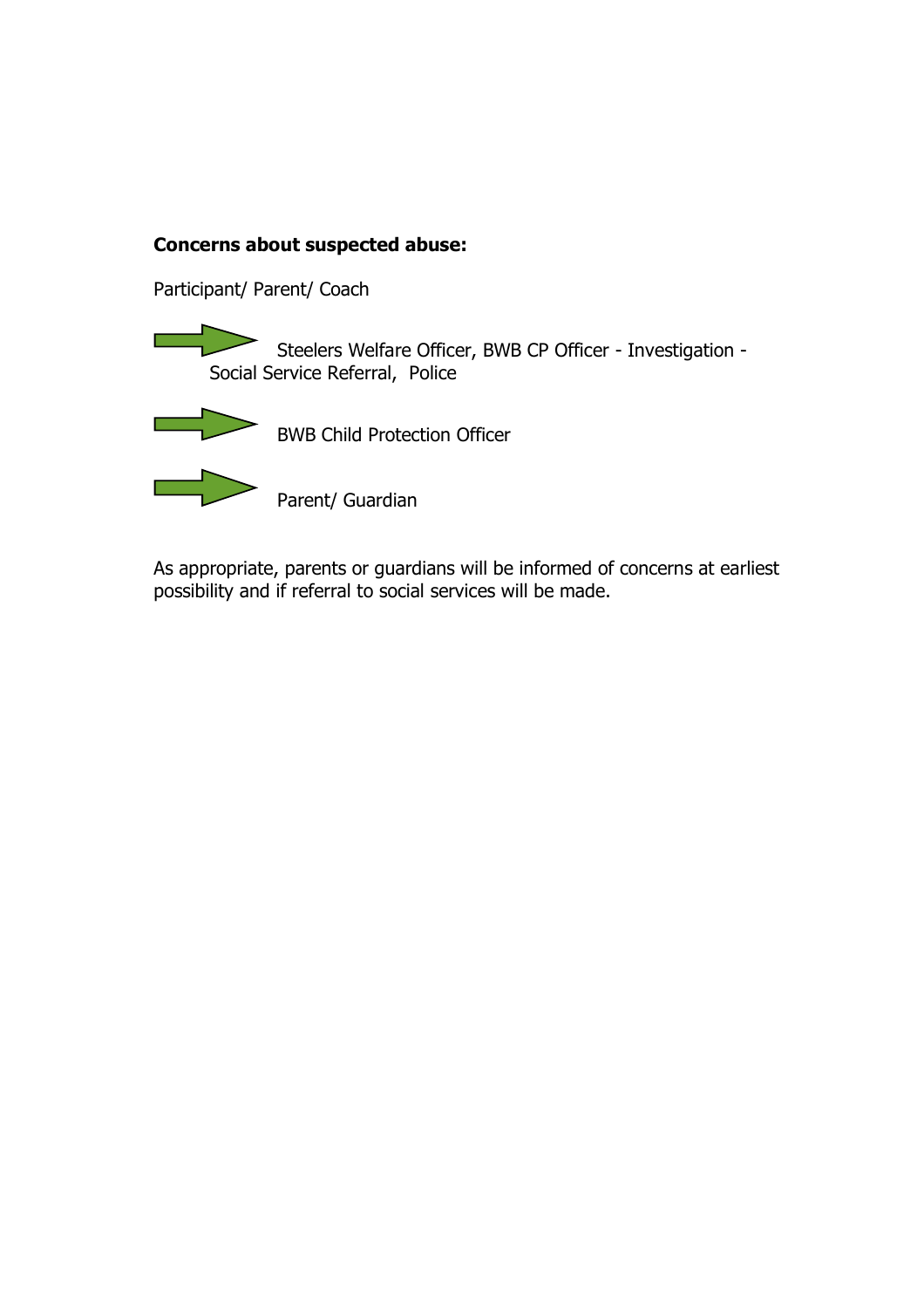### **The Reporting of Welfare Issues**

The Committee needs to ensure that there are clear reporting procedures in place for responding to the range of welfare issues, which may affect children and vulnerable adults at the Event. Clear reporting guidance will be given to everyone, staff and volunteers of whom they should report their concerns. Children and vulnerable adults should be given information about who to speak to and who their Welfare Officer is.

All concerns need to be accurately recorded, using the incident report form and information must be securely stored.

The Welfare Officer will have specific responsibility as 'designated person' for the response to concerns. The Committee has overall responsibility for the management of welfare issues.

#### **3.7 General Welfare Issues**

Coaches and Welfare Officers (where applicable) at 'away' events will most commonly come across concerns for children such as: home-sickness, forgetting to bring things with them; anxiety about how they will get on with other children and vulnerable adults and so on.

Most of these issues will be able to be managed by the Coach. All welfare issues should be reported to the club's welfare officer and a record kept of incidents in line with the Sheffield Steelers Welfare Plan.

Regular briefing sessions should be held throughout the season. This will help to pick up any emerging themes such as bullying behaviour and provide support to the Welfare Officers.

#### **Supervision and Missing Participants**

Prevention is most important. From the moment children and vulnerable adults arrive at the training/ games venues (or from when they are handed over by parents to be transported to the event), staff and volunteers are acting in 'loco parentis' and have a **duty of care** towards them.

Appropriate supervision ratios and systems for monitoring the whereabouts of children are essential. **It must be clear at all times, who in the team is responsible for supervision**. This is particularly important where events are held on large sites and at residential venues.

Times of particular concern are when children are arriving at/leaving the Event and when they are transferring between venues/facilities. Parents, children and vulnerable adults should be advised that any changes in arrival/collection plans by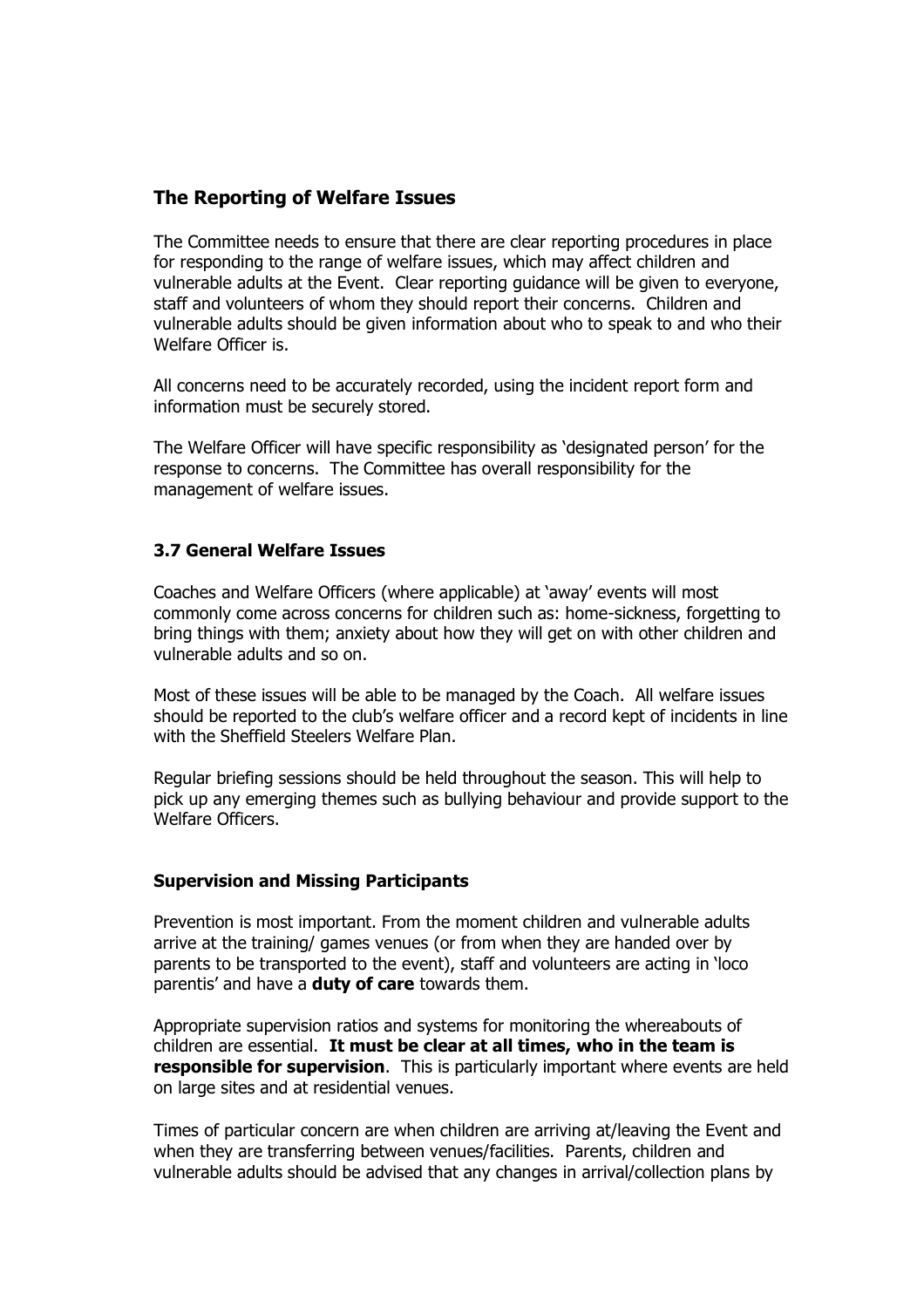families (e.g. a child being collected or not going on the team coach), must be notified to the coach. If players do need to go off site, they should request permission to do so from their coach and provide details as well as a contact number.

In the event of a missing player, this should firstly be reported to the coach, who should adopt the following course of action:

### **Concerns about a missing participant:**



### **4. Breaches of Code of Conduct, Complaints and Disciplinary Procedures**

All breaches of the Sheffield Steelers Code of Conduct, whether by adults or participants, must be reported through the procedures. It will remain the overall responsibility of the Committee to decide on the appropriate response. For the purposes of safety, it will be the Committee or designated representative who decides if a member of coach, official, volunteer or participant should or should not be removed from the sports hall.

The committee, Team Managers and Welfare Officers have clear mechanisms for ensuring that any incidents related to: breach of the sports code of conduct; complaints about bullying or poor practice; possible disciplinary proceedings; are reported through the Sheffield Steelers' existing procedures.

### **1.1.1 Reporting of Child Protection Incidents**

The Sheffield Steelers Wheelchair Basketball Club has a clear policy statement about child/vulnerable adult protection and there are clear reporting procedures. Everyone in the club should know what to do if a child/vulnerable adult protection concern arises.

Where a concern emerges that a child/vulnerable adult may be being abused at home, or where this is disclosed, this must be reported to social services/police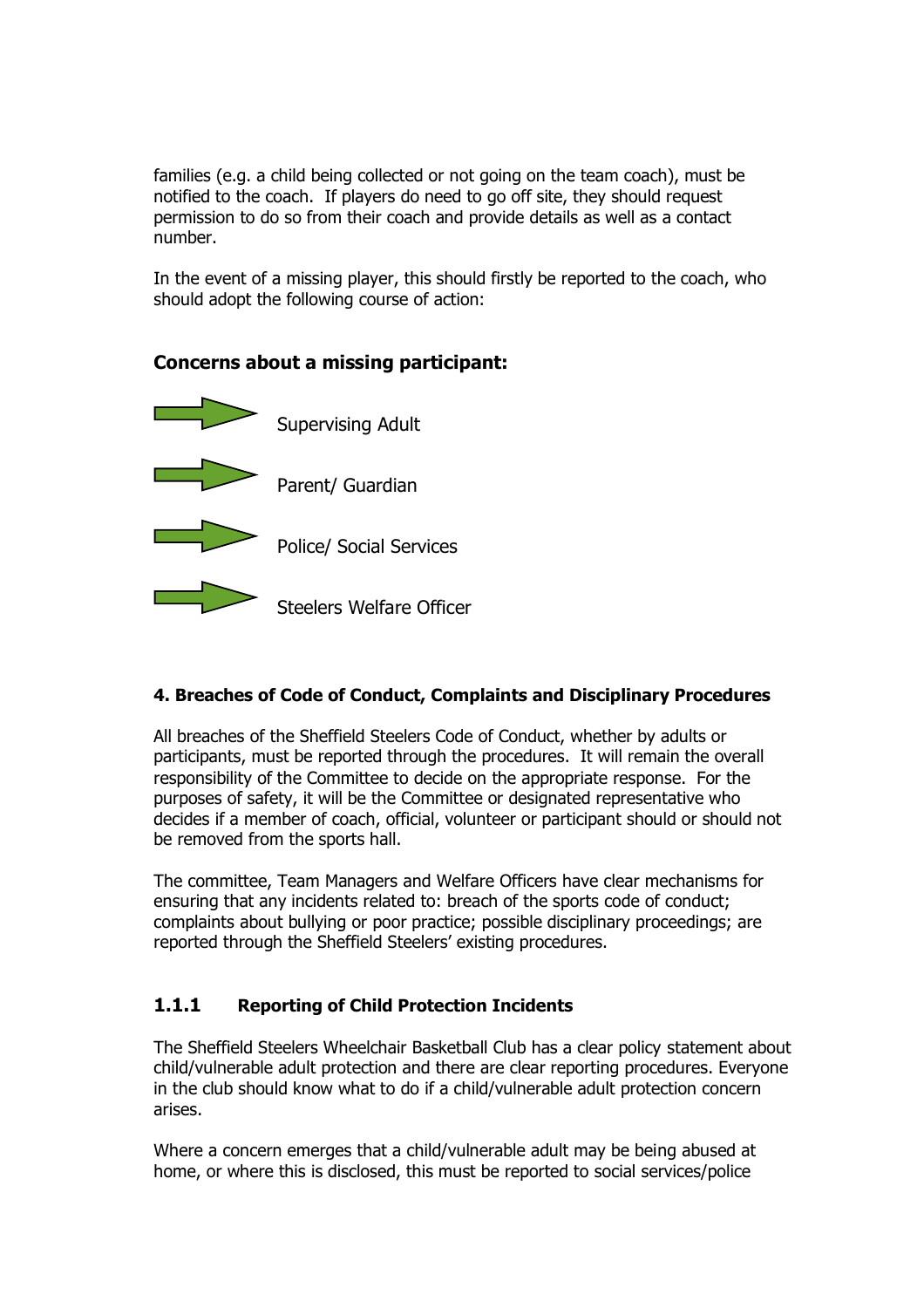where the child lives. The Committee and Welfare Officer have contact details for police and social services within the local area who can then contact the child's local area officer.

Any allegations/concerns about abuse of children and vulnerable adults by staff/volunteers must be reported to the Welfare Officer who will refer the situation to the local police/social services. The disciplinary procedures may need to be followed and a decision made about suspending the individual concerned. The Committee or designated representative will have overall responsibility for deciding if the individual should remain at the event or be sent home. The social services/police will advise as to who should contact the child's parents/carers.

The police/social services will follow the local Area Child Protection Committee procedures in these circumstances.

# **4. Sexual Activity**

Within sport, as within other activities, sexual relationships can and do occur. Organisations must be aware of the law relating to sexual behaviour and observe their own sports' code of conduct.

Sexual activity between young people is prohibited at the Sheffield Steelers Wheelchair Basketball Club. Inappropriate or criminal sexual behaviour committed by a young person may result in disciplinary action as well as be investigated under the local ACPC procedures for children and vulnerable adults who sexually abuse.

Sexual relationships between adults and children under the age of 16 are illegal. Relationships between adults and young people over the age of 16 raise serious questions about the power imbalance inherent in the relationship. A coach or other adult in a position of authority has significant power or influence over a young person's career.

Sexual activity between adults and young people over the age of 16 is prohibited where the adult is in a position of (coach, trainer, officials). Advice will be given to those young people who are attending as young officials or coaches. Inappropriate or illegal behaviour will lead to suspension and disciplinary action. All illegal behaviour will be investigated by the police/social services.

### **5. Recruitment, Selection and Training**

This section sets out the minimum requirements for recruitment, selection and training of staff, officials and volunteers for all those working at the Sheffield Steelers.

All those working with children and vulnerable adults need to have a basic awareness of child protection issues and know what to do if they have concerns, or if allegations of abuse are made. They need to be aware of the signs and symptoms of abuse and how to respond if a child or young person discloses abuse to them.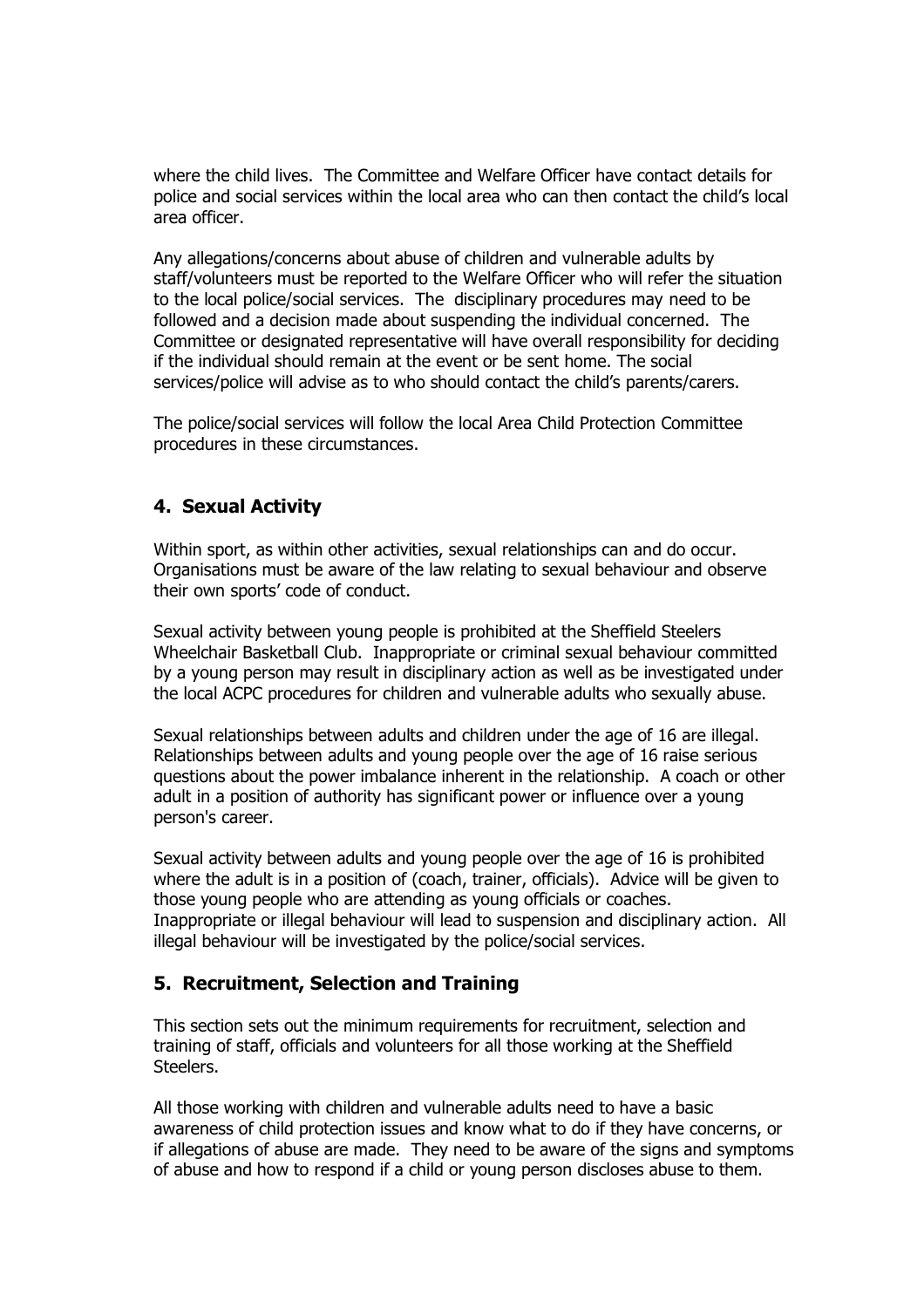They need to be aware of the Sheffield Steelers' child/vulnerable adult protection/welfare policies and procedures.

Those staff and volunteers with a significant level of direct contact with children/vulnerable adults and those with a higher level of responsibility for child welfare will require more in-depth knowledge and training.

The Committee is responsible for ensuring that all of their respective staff, officials and volunteers are suitable people to fulfill their job descriptions and are appropriately skilled, trained and DBS checked.

### **5.1 Recruitment and Selection of Regional Staff**

It is advised that the Committee ensures, where possible, that all coaching staff/volunteer positions have a clear job description, person specification and have a selection process for their staff.

Coaching staff must hold a minimum Grade 2 Wheelchair Basketball Coaching qualification for Head Coaches, (England Basketball Level 2 qualification will also be accepted), and Grade 1 for Assistant Coaches, this is essential for insurance purposes.

\* For further support regarding coaching qualifications, job description templates, DBS checking, or establishing Regional Associations, please contact BWB Office.

### **5.2 Self-Disclosure Forms (to be used whilst awaiting a pending DBS check or to report issues not covered by DBS)**

Whilst there is no legal requirement for volunteers to be police-checked, changes in the law under the Protection of Children Act 1999 mean that organisations working with children/vulnerable adults can request checks through the Criminal Records Bureau. It will be a condition of recruitment for all staff and volunteers who will be in direct contact with young people to undergo a DBS check.

As an important safeguard, all staff, whether paid or unpaid, must be asked to complete a self-disclosure form regarding their suitability to work with children, as part of their application process. (See Sample Self-disclosure Form). Anyone who refuses to do so must be deemed ineligible to work or assist at the Sheffield Steelers.

Offenses relating to drinking or driving, for example, could preclude the employment of someone who was a potential provider of participant transport. Recent and repeat convictions would give greater concern than isolated minor convictions or those committed a long time previously. No one with a Schedule 1 offence (CYPA Act 1939) against a child or young person, or with convictions for sexual offences or violence should be employed or directly involved with children. Persons subject to relevant current investigations or prosecution by the Police and/or Social Services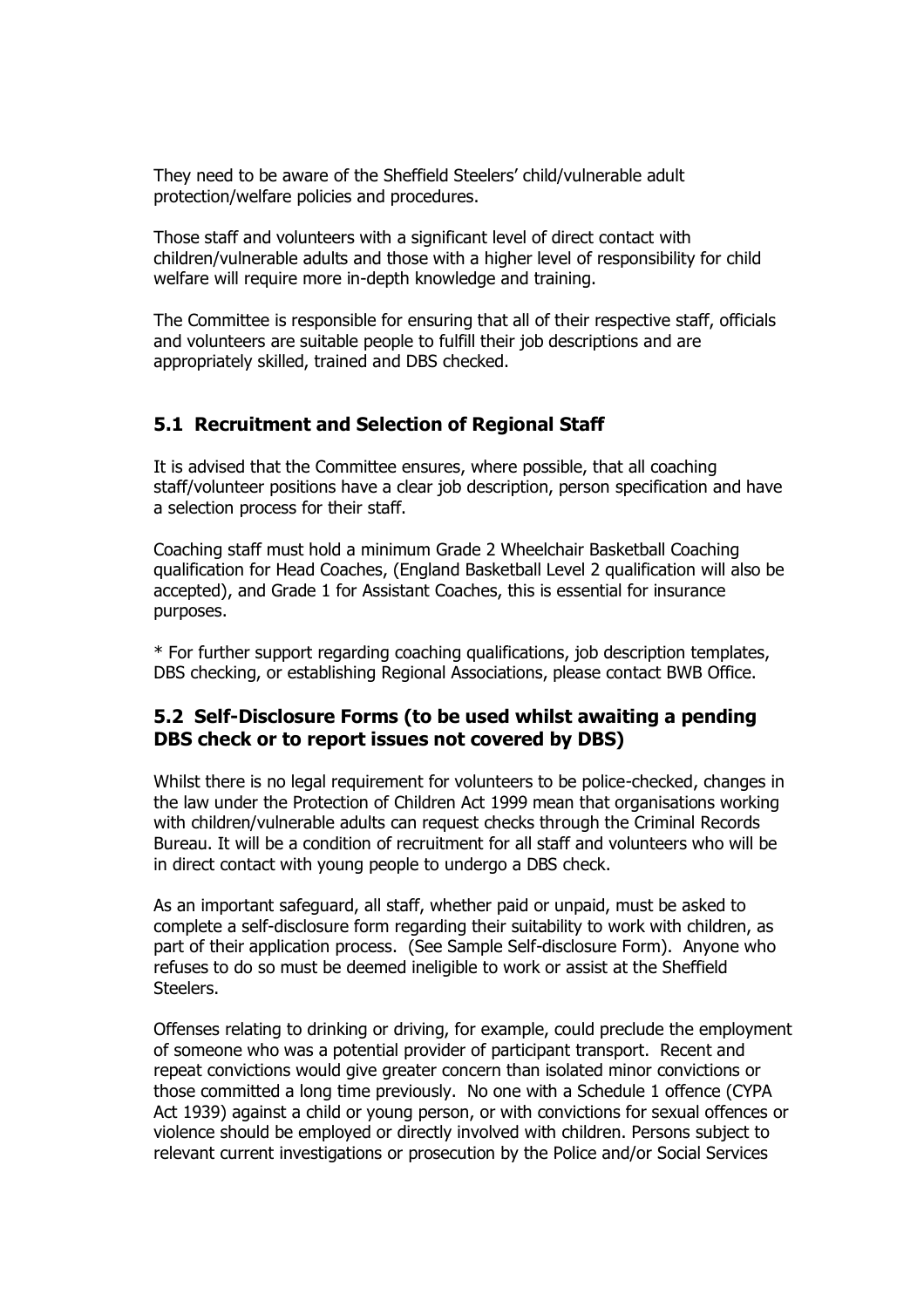should also not be employed. Technically spent convictions relevant to child welfare must still be taken into account.

# **5.3 Police Checks**

Employees of statutory agencies are required to be subject to DBS checks.

Under the Protection of Children Act 1999, other organisations working with children and vulnerable adults are now able to access checks through the Disclosure and Barring Scheme (DBS). These checks also include checks with the 'POCA' (Protection of Children Act) list. This combines information held on the DFEE 'List 99' and the Department of Health 'Consultancy List' of people deemed unsuitable to work with children. People on these lists may not have criminal convictions.

It is advised that the Committee asks all of their coaching staff and volunteers for permission to undertake a police check, as part of their recruitment and selection process. The Club will pay any fess in obtaining a DBS check for staff or volunteers.

The DBS system cannot be used for people not in direct contact with children/vulnerable adults.

- Staff/volunteers may participate if they have completed the necessary selection/recruitment process and completed self-disclosure forms but should not be allowed unsupervised contact with children without a satisfactory DBS check.
- All forms completed and checks done must be securely stored under the terms of the Data Protection Act.

### **6. Disciplinary Procedures**

- Parents/carers may be asked to remove their child from any event within the Sheffield Steelers at their own cost. The child or young person must be sent home if they engage in any illegal behaviour.
- The Committee will be responsible for ensuring that disciplinary procedures are in place and are implemented for all their staff and volunteers. They should reserve the right to investigate and act upon any complaint. The first point of contact will be the Welfare Officer in the case of child/vulnerable adult related matters.

### **7. Photography and the Media**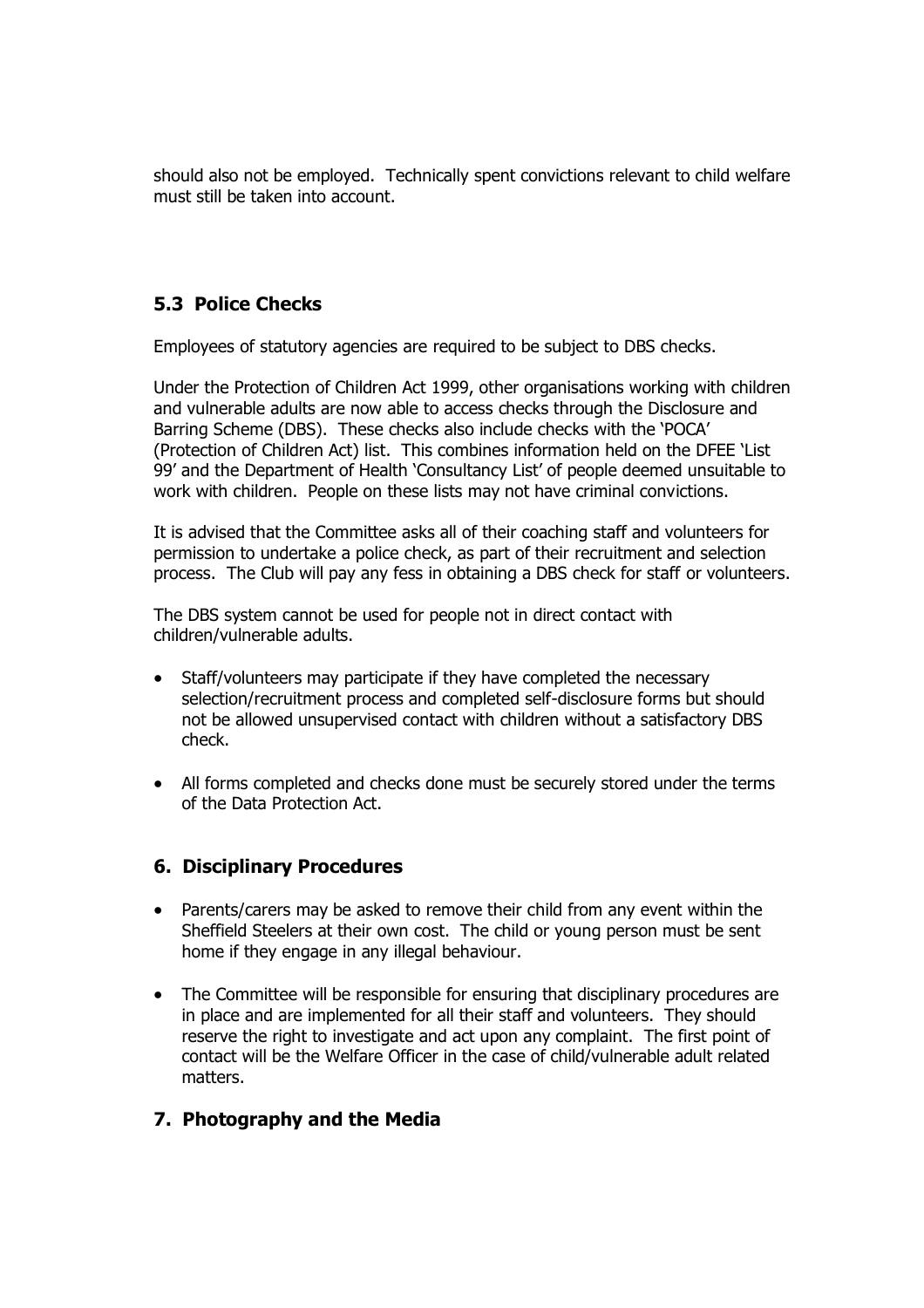There is evidence that some people have used sporting events as an opportunity to take inappropriate photographs or film footage of children and vulnerable adult sports people in vulnerable positions.

- All staff must be vigilant with any concerns, and report them to the Welfare Officer or responsible person at the club.
- All professional photographers will be made aware about child protection issues, and what is expected of them to ensure that the Welfare Plan is implemented.
- A clear brief will be provided about what is considered appropriate in terms of content and behaviour.
- All commissioned photographers will be provided with identification, which must be worn at all times.
- Athletes and parents will be informed that a photographer will be in attendance at an event and consent will be sort relating to both the taking and publication of films or photographs.
- Unsupervised access to athletes or one to one photo sessions at the Event is not permitted.
	- Photo sessions outside the club or at a player's home are not permitted.

#### **Videoing as a coaching aid:**

There is no intention to prevent coaches using video equipment as a legitimate coaching aid. However, athletes and their parents/carers should be aware that this is part of the coaching programme and care should be taken in the storing of such films.

Where official photographic and video footage is taken at the request of the club, this will be used for the promotion of wheelchair basketball and wheelchair sport only. The completion of a 'photography consent form' is requested for each participant.

### **8 Child/Vulnerable Adult Protection Training, clarification of equivalent experience/training**

It is recommended that coaches and support staff attend the **sports coach UK** 'safeguarding and protecting young people' course or any other appropriate course.

The outcomes of this course are that coaches should be able to: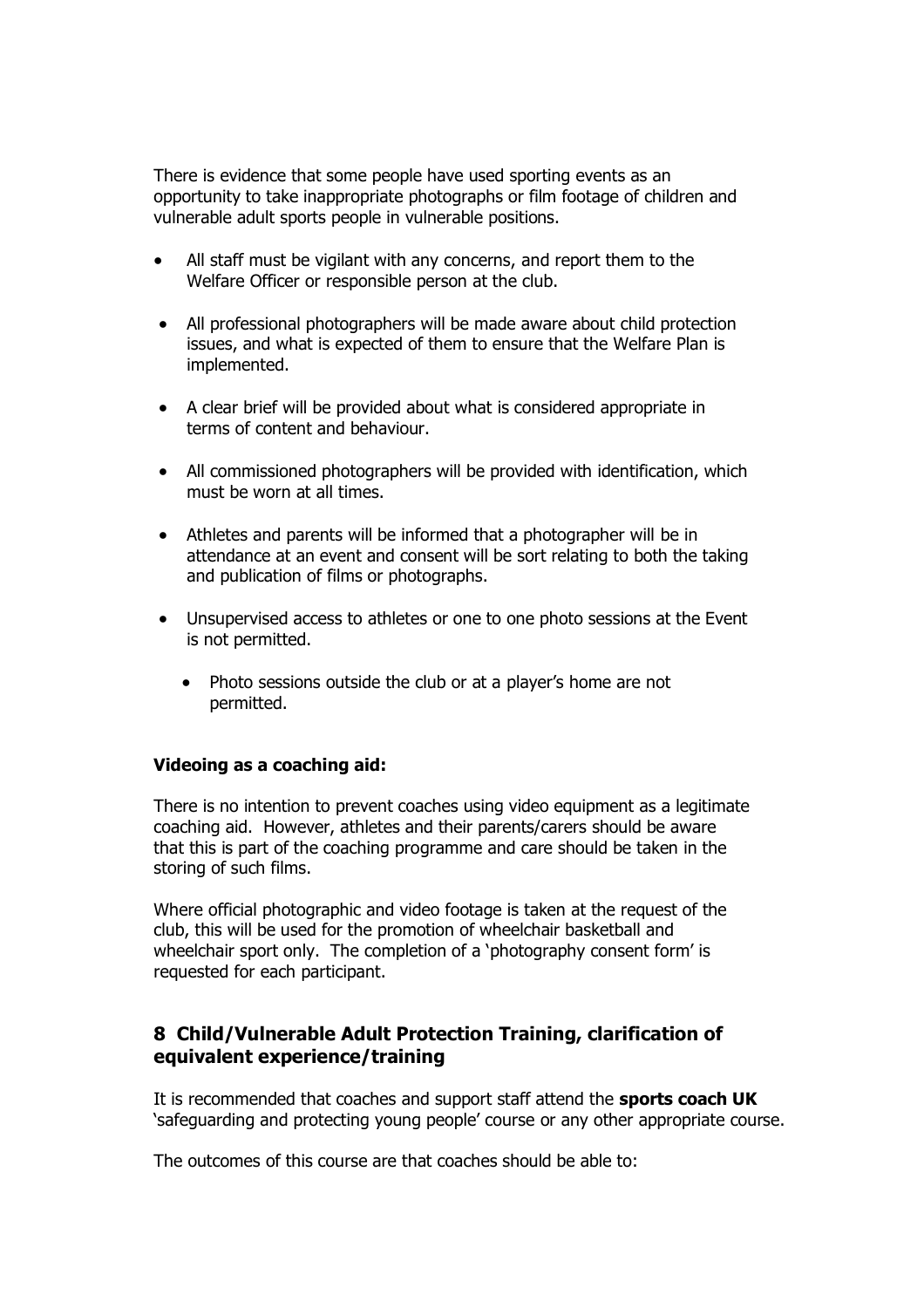- Identify the foundations of safeguarding good practice and child protection
- Describe the different categories of child abuse and the impact of abuse on children
- Recognise the signs and symptoms of each category
- Identify the appropriate action to take if abuse is suspected
- Recognise the roles and responsibilities of relevant statutory agencies

#### **sports coach UK** contact details:

sports coach UK 114 Cardigan Road **Headingley** Leeds LS6 3BJ

Tel. 0113 2744802 Fax. 0113 2755019 Email: [coaching@sportscoachuk.org](mailto:coaching@sportscoachuk.org)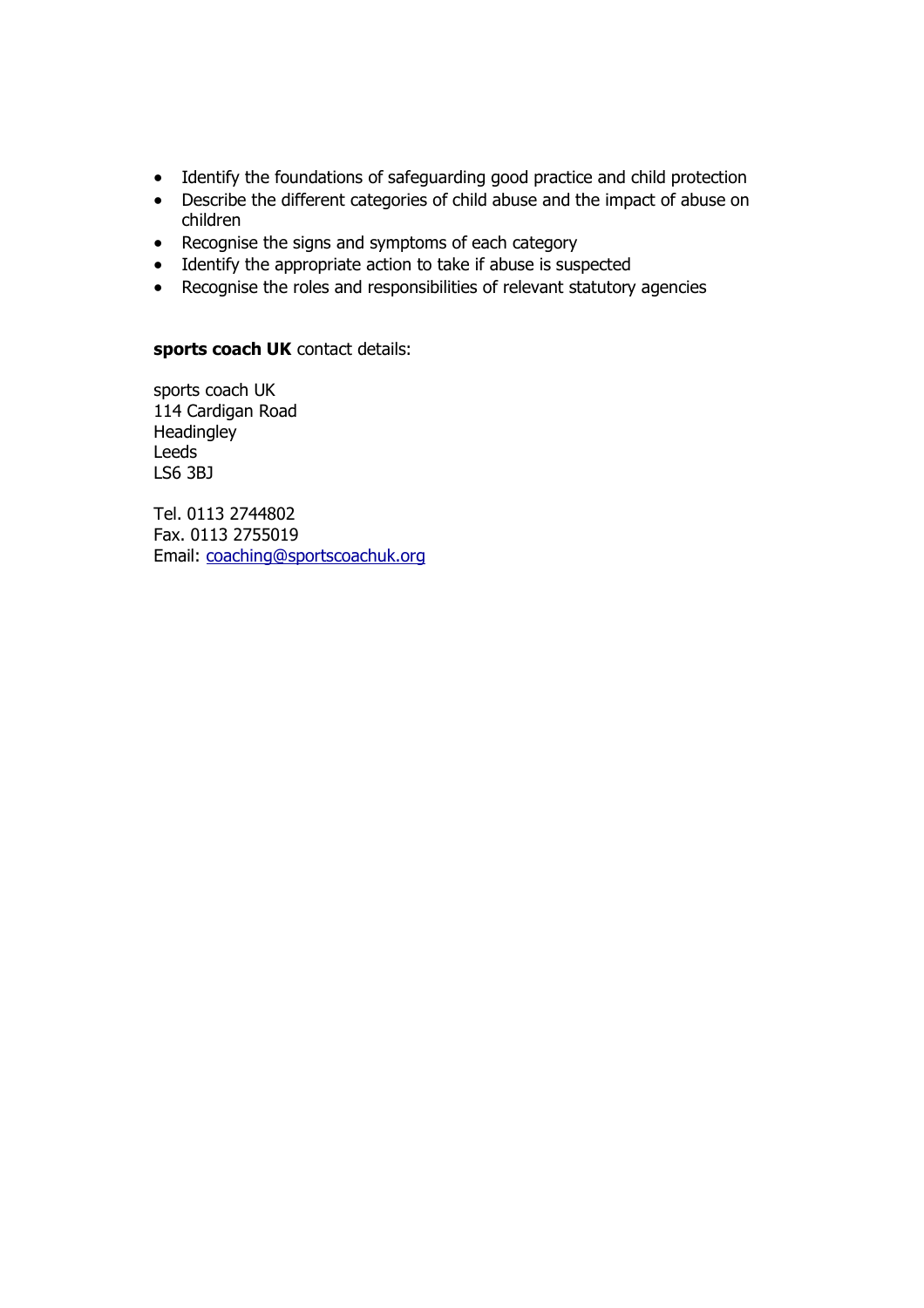### **9. References and Resources**

- 1. The Children Act 1989
- 2. Working Together to Safeguard Children 1999 A guide to inter-agency working to safeguard the welfare of Children. Department of Health
- 3. The Protection of Children Act 1999
- 4. The Data Protection Act 1984 and 1998
- 5. The Human Rights Act 2000
- 6. Caring for Young People and the Vulnerable. Guidance for preventing abuse of trust. Home Office 1999
- 7. The United Nations Convention on the Rights of the Child
- 8. Code of Ethics Good Practice for Children's Sport The Irish Sports Council
- 9. Safe Sport Away NSPCC/ASA 2000
- 10.Child Protection in Sport website **[www.thecpsu.org.uk](http://www.thecpsu.org.uk/)**
- 11.Code of Conduct for Sports Coaches –**sports coach UK**
- 12.Safeguarding Children Everybody's Business NSPCC video training pack 1999
- 13.Volunteer Development Agency Our Duty to Care principles of good practice for the protection of children and young people; 3<sup>rd</sup> Edition. VDA, Belfast
- 14.Health and Safety of Pupils on Educational Visits A good practice guide (1988) – DFEE

### **10. Acknowledgements**

| <b>Disability Sports Events</b> | DSE Event Welfare Plan                                                                                                                                              |
|---------------------------------|---------------------------------------------------------------------------------------------------------------------------------------------------------------------|
| Professor Celia Brackenridge    | Author of the 'Welfare Plan for the Millennium<br>Youth Games', which formed the basis from<br>which the 'Active Sports Talent Camp Welfare<br>Plan' was developed. |
| Joy Morton                      | Senior Development Manager - Sport England<br>Active Sports National Team, - for her work on<br>the document and trying to explain how sport<br>works!              |
| The ASA                         | <b>Template Documents</b>                                                                                                                                           |
| Southampton City Council        | 'The Good Sports Guide'<br><b>Template Documents</b>                                                                                                                |
| sports coach UK                 | 'Code of Conduct for Sports Coaches'                                                                                                                                |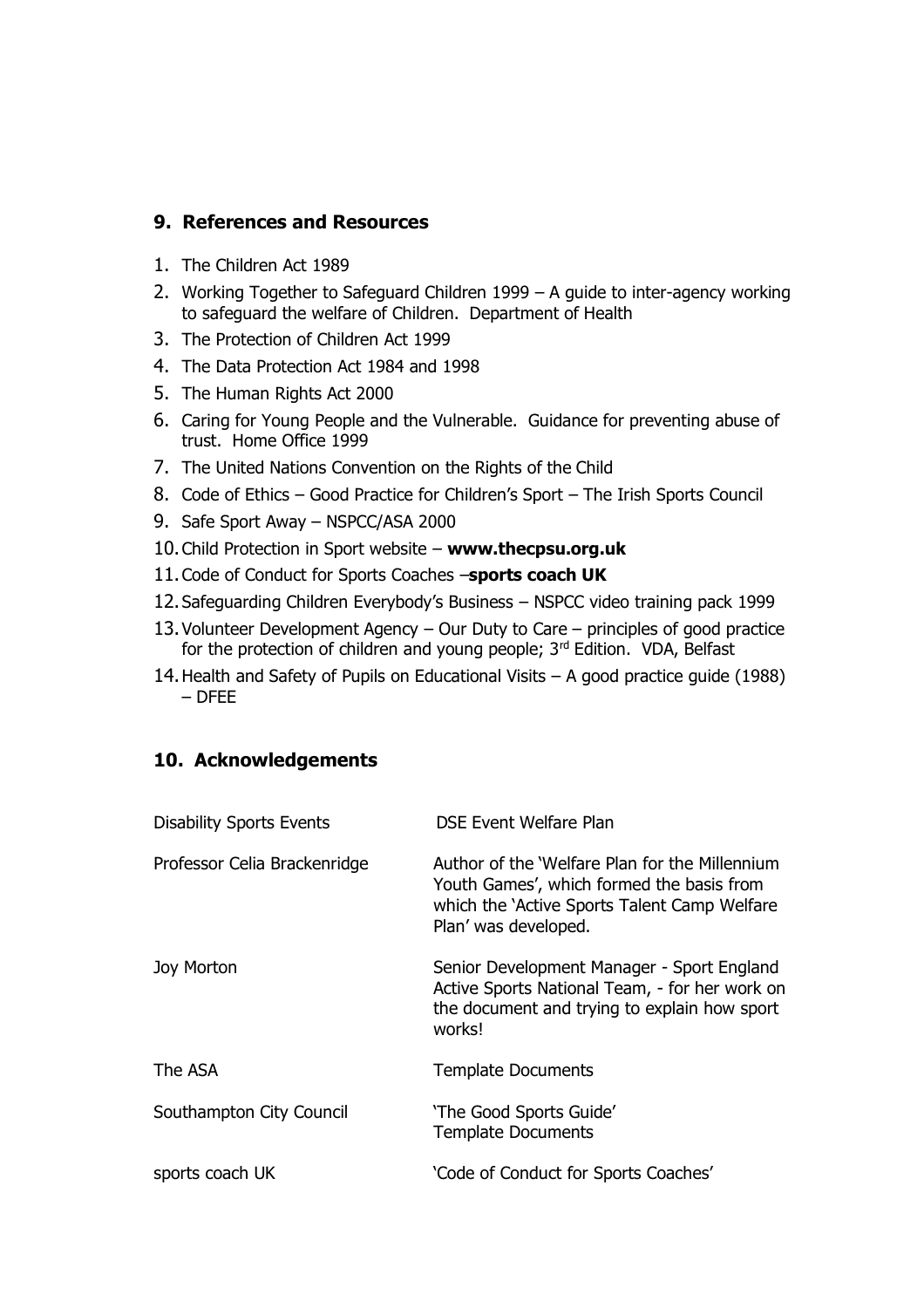#### **Appendix 1**

# **Self Disclosure Form Staff/Volunteer**

| <b>Title</b>   | <b>First Name</b>                                         | <b>Surname</b> |  |  |  |  |
|----------------|-----------------------------------------------------------|----------------|--|--|--|--|
|                | Please state any previous name by which you may be known: |                |  |  |  |  |
| <b>Address</b> |                                                           |                |  |  |  |  |
|                | <b>Postcode</b>                                           |                |  |  |  |  |
|                | Phone number(s)                                           |                |  |  |  |  |

| Date of       | Sex: | <b>National</b>         |  |  |  |  |
|---------------|------|-------------------------|--|--|--|--|
| <b>Birth:</b> |      | No.<br><b>Insurance</b> |  |  |  |  |

| Current clubs with which Position & role:<br>you are associated: | <b>Start date:</b> |
|------------------------------------------------------------------|--------------------|
|                                                                  |                    |
|                                                                  |                    |
|                                                                  |                    |
|                                                                  |                    |
|                                                                  |                    |

| <b>Coaching qualifications held</b> | <b>Course date</b> |
|-------------------------------------|--------------------|
|                                     |                    |
|                                     |                    |
|                                     |                    |
|                                     |                    |
|                                     |                    |
|                                     |                    |
|                                     |                    |
|                                     |                    |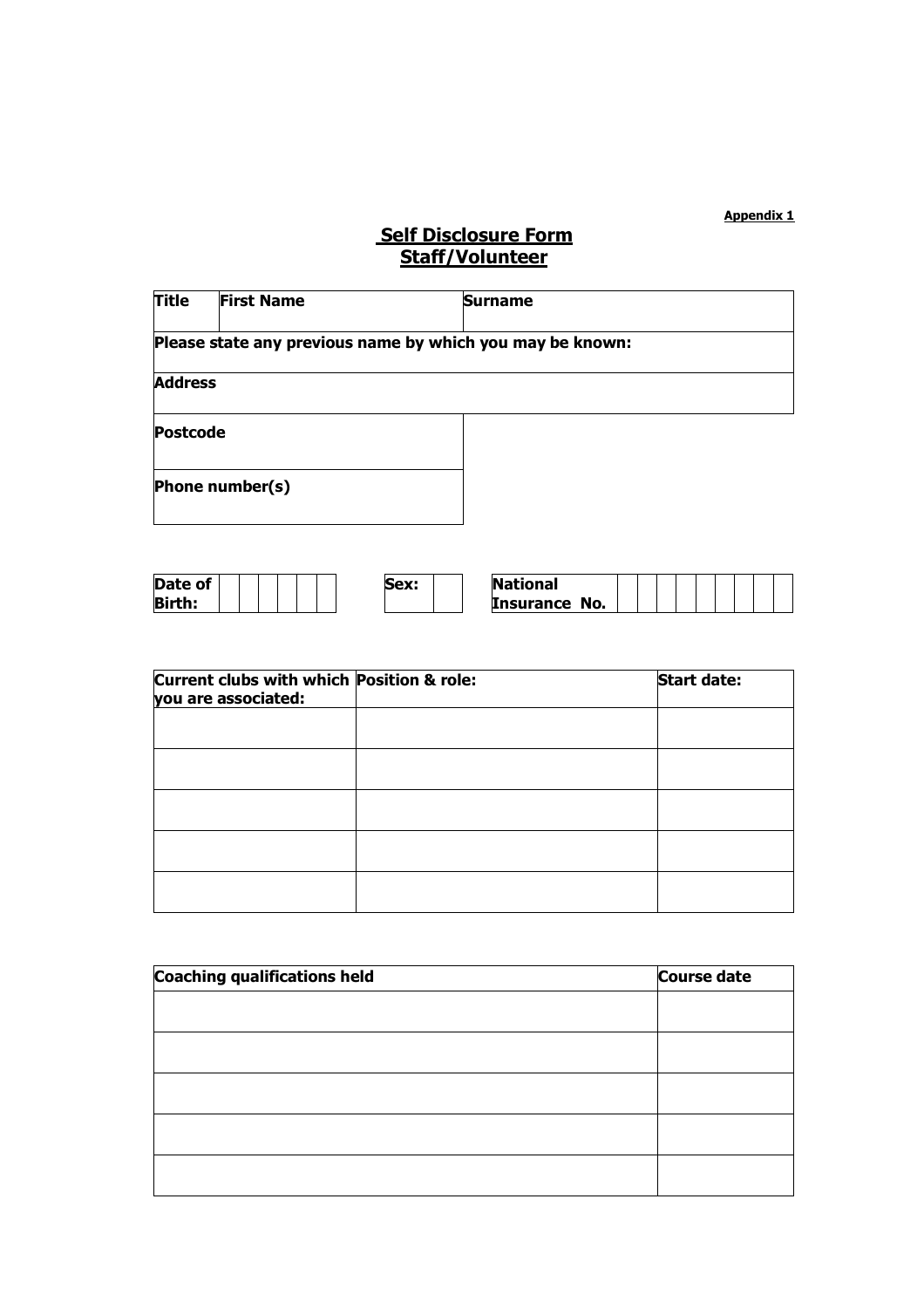| <b>Previous clubs</b> | <b>Start date</b> | <b>Leaving date Positions held</b> |
|-----------------------|-------------------|------------------------------------|
|                       |                   |                                    |
|                       |                   |                                    |
|                       |                   |                                    |
|                       |                   |                                    |
|                       |                   |                                    |

### Part B - Self declaration (for completion by the person named in section A only)

#### **1. Have you ever been convicted of any criminal offences?**

Yes/No? If yes, please provide full details.

**Note: You are advised under the provisions of the Rehabilitation of Offenders Act 1974 (Exceptions) order 1975 as amended by the Rehabilitation of Offenders Act 1974 (Exceptions Amendment) order 1986 you should declare all convictions, including 'spent' convictions.**

#### **2. Are you a person known to any social services department as being an actual or potential risk to children and/or vulnerable adults?**

Yes/No? If yes, please provide full details.

#### **3. Have you had a disciplinary sanction (from a sports provider or other organisation or governing body)?**

Yes/No? If yes, please provide full details below.

#### **4. Declaration**

I have read and understood the information leaflet regarding GBWBA Child Protection Policies and Procedures. I hereby consent to Sheffield Steelers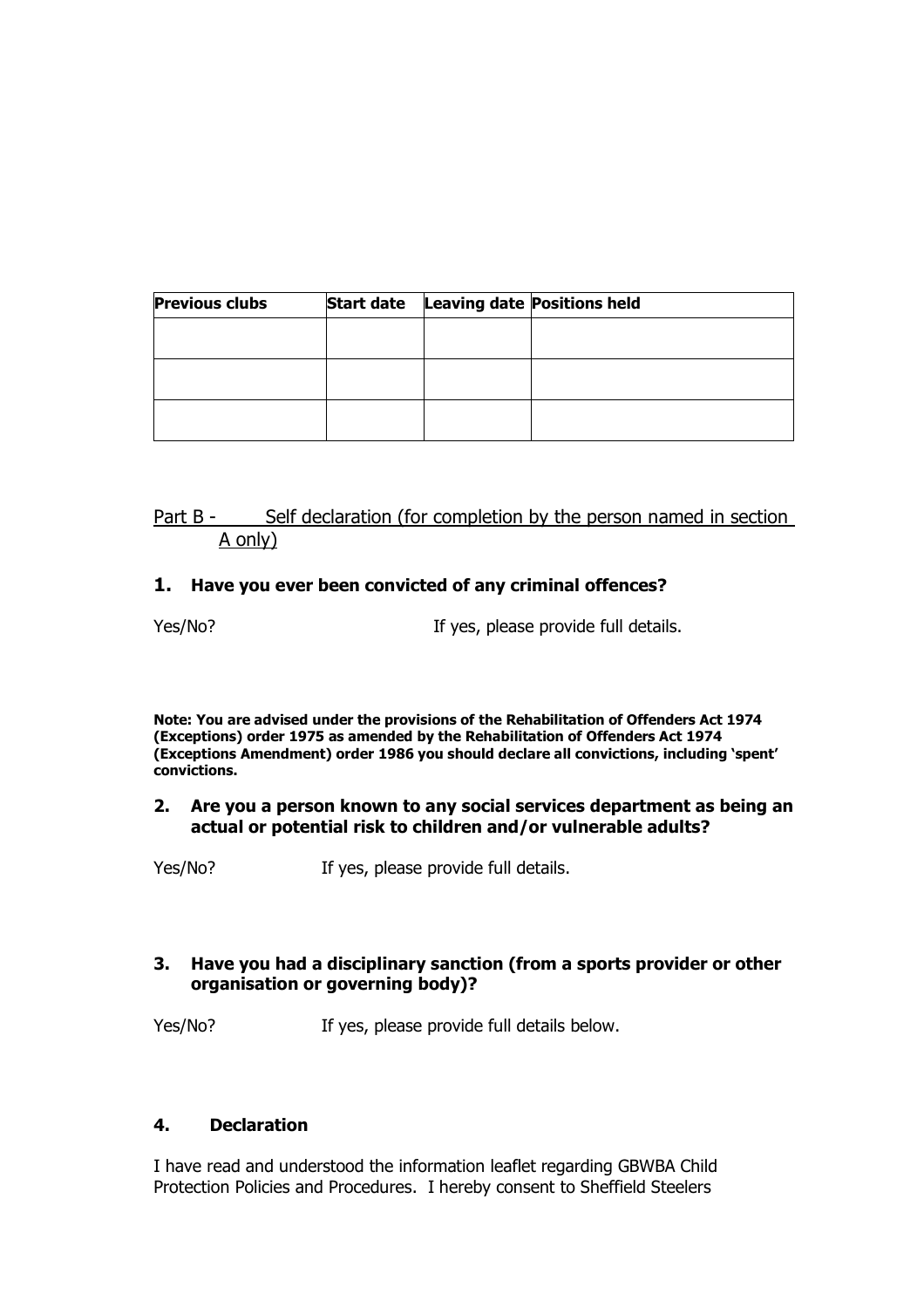Wheelchair Basketball Club undertaking CRB, Police and/or Social Services checks against me. I understand that the information contained on this form, the results of checks and information supplied by third parties, will be held by Sheffield Steelers. I understand that this information may be made available to other clubs/ organisations, governing bodies or organisations that have an interest in child/vulnerable adult protection issues.

I agree to notify Sheffield Steelers immediately of any changes to the information contained on this statement promptly.

Signed\_\_\_\_\_\_\_\_\_\_\_\_\_\_\_\_\_\_\_\_\_\_\_ (person named in Section A) Date\_\_\_\_\_\_\_\_\_\_\_\_\_\_\_\_\_\_\_\_

Print Full Name\_\_\_\_\_\_\_\_\_\_\_\_\_\_\_\_\_\_\_\_\_\_\_\_\_\_\_\_\_\_\_

### **Return this form in the envelope provided DIRECTLY to the subgroup Welfare Officer.**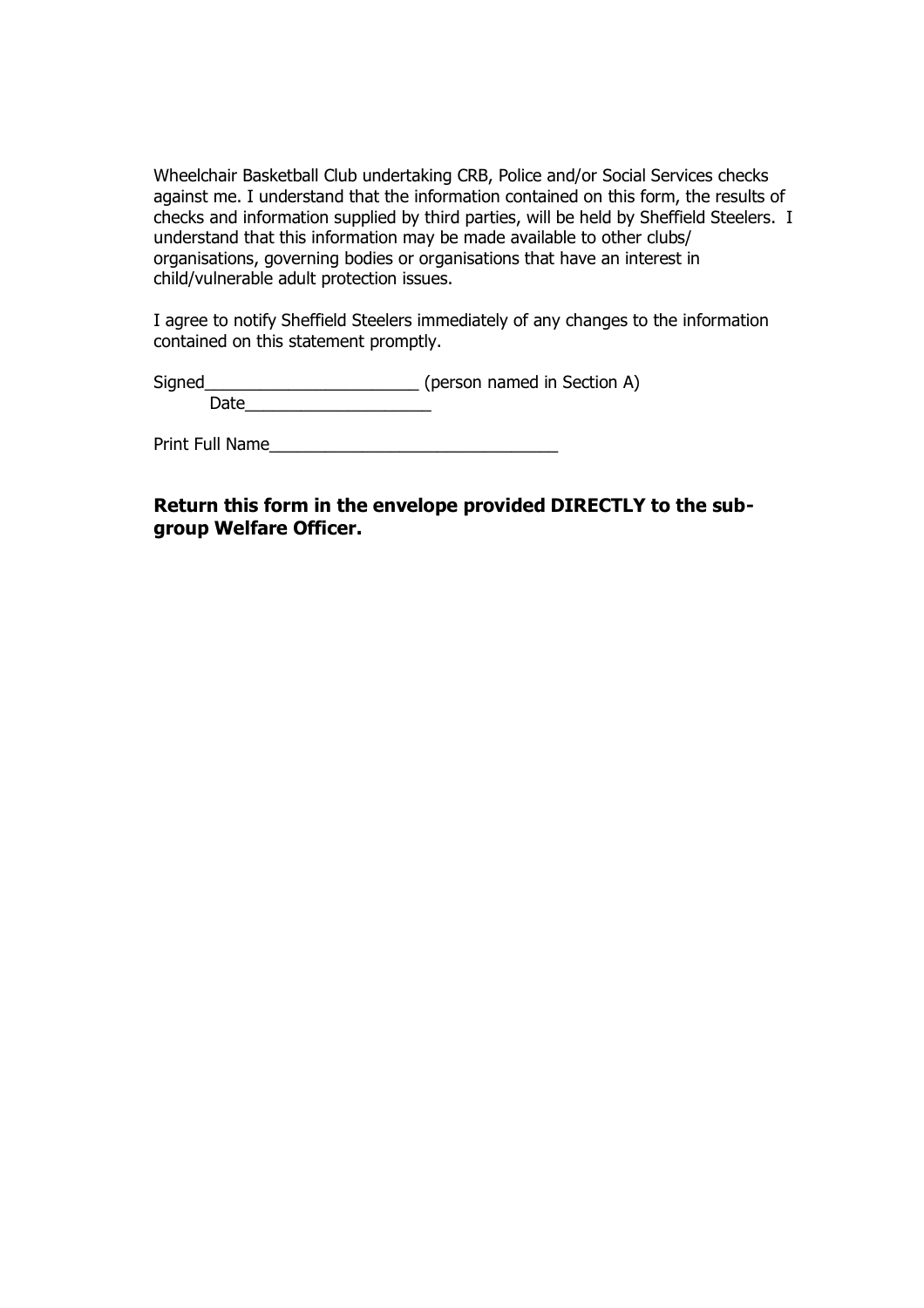#### **Appendix 2**

# **Volunteer Application Form**

This form is to be completed by any individual wishing to undertake a voluntary or occasional role with the Sheffield Steelers. **This form is not intended for paid employees.** 

### **The information contained within this form will remain confidential, and be stored securely by the organisation requesting the application.**

| Position Applied For:                                            |                   |                           |       |  |  |
|------------------------------------------------------------------|-------------------|---------------------------|-------|--|--|
|                                                                  |                   |                           |       |  |  |
| Surname                                                          | <b>First Name</b> | Middle Name               | Title |  |  |
| Any other names by which you have previously been known:         |                   |                           |       |  |  |
| <b>Present Address:</b>                                          |                   |                           |       |  |  |
| Postcode:                                                        |                   |                           |       |  |  |
| Telephone Numbers: Day                                           | Evening           | Mobile                    |       |  |  |
| Previous Addresses (if at present address for less than 3 years) |                   |                           |       |  |  |
| Date of Birth                                                    | Place of Birth    | National Insurance Number |       |  |  |
| Current Occupation (including voluntary positions)               |                   |                           |       |  |  |
| Current Employer (name and address)                              |                   |                           |       |  |  |
| Position and brief description of duties                         |                   |                           |       |  |  |
| Start date:                                                      |                   |                           |       |  |  |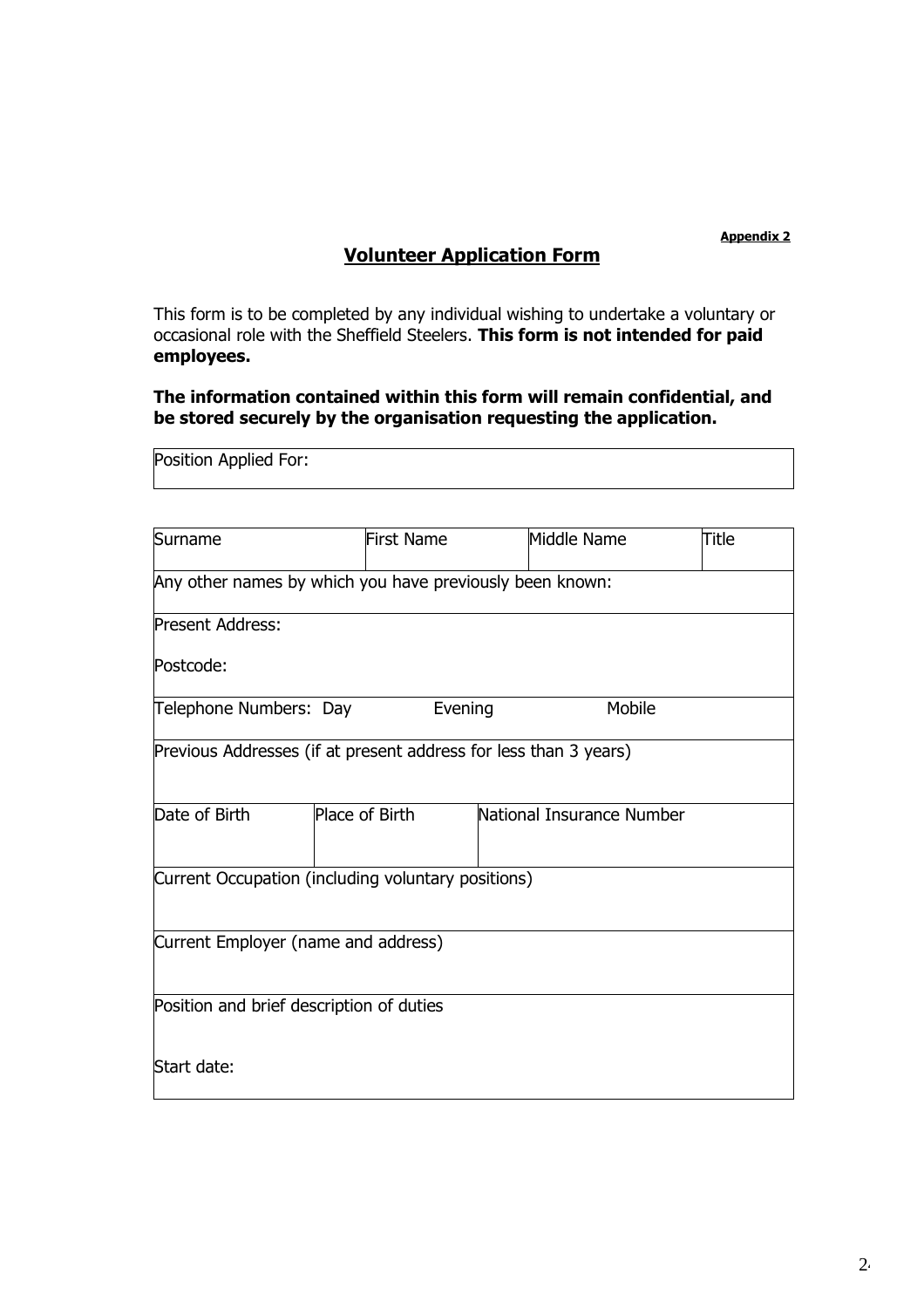| Previous Occupation (including voluntary positions) |              |
|-----------------------------------------------------|--------------|
|                                                     |              |
| Previous Employer (name and address)                |              |
| Position and brief description of duties            |              |
|                                                     |              |
| <b>Start Date:</b>                                  | Finish Date: |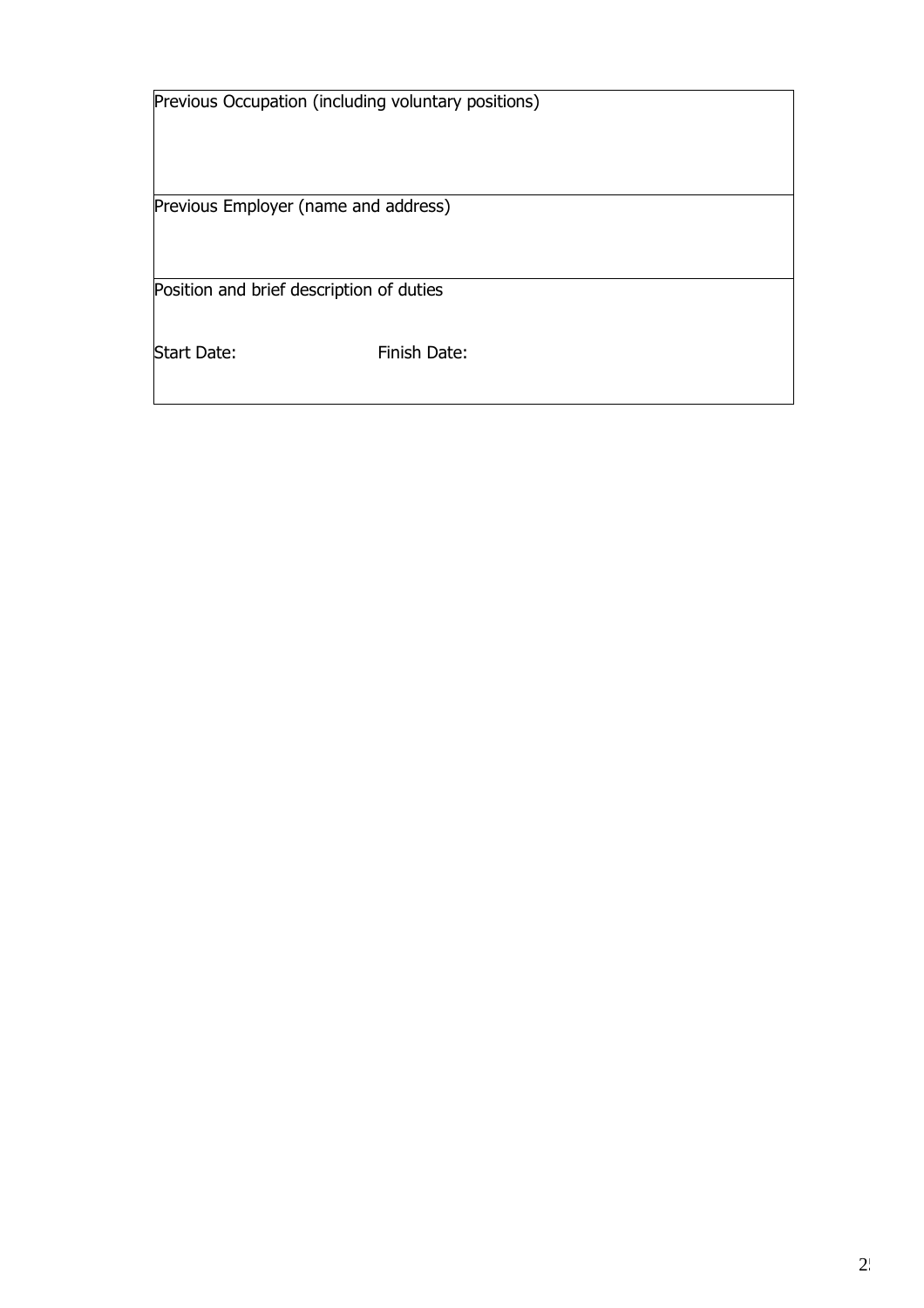| Qualifications:                                                 |                                                                                                                                                                                                                                                        |
|-----------------------------------------------------------------|--------------------------------------------------------------------------------------------------------------------------------------------------------------------------------------------------------------------------------------------------------|
|                                                                 |                                                                                                                                                                                                                                                        |
|                                                                 |                                                                                                                                                                                                                                                        |
|                                                                 |                                                                                                                                                                                                                                                        |
| Interests:                                                      |                                                                                                                                                                                                                                                        |
|                                                                 |                                                                                                                                                                                                                                                        |
| Experience relevant to the post applied for:                    |                                                                                                                                                                                                                                                        |
|                                                                 |                                                                                                                                                                                                                                                        |
|                                                                 | Previous experience of working within a disability sport environment:                                                                                                                                                                                  |
|                                                                 |                                                                                                                                                                                                                                                        |
|                                                                 |                                                                                                                                                                                                                                                        |
| Reasons for applying for the position:                          |                                                                                                                                                                                                                                                        |
|                                                                 |                                                                                                                                                                                                                                                        |
| known you for at least 2 years.                                 | References: Please give the names of two people who have first hand experience of<br>you working with children and vulnerable adults and whom we can contact for a<br>reference. We may additionally contact your current employer. Referees must have |
| <b>Name</b>                                                     | Name                                                                                                                                                                                                                                                   |
| Organisation                                                    | Organisation                                                                                                                                                                                                                                           |
| <b>Address</b>                                                  | <b>Address</b>                                                                                                                                                                                                                                         |
| How long have you known<br>this person and in what<br>capacity? | How long have you known this person and in what<br>capacity?                                                                                                                                                                                           |

| I agree to abide by the Association's Code of Conduct and                   |
|-----------------------------------------------------------------------------|
| child/vulnerable adult protection policies. I understand that prior to      |
| undertaking any role with the association, I will be required to complete a |
| self disclosure form which will be used to undertake a police check. The    |
| results of this check, and the information I provide, may be shared with    |
| partner agencies if necessary.                                              |

**Sign\_\_\_\_\_\_\_\_\_\_\_\_\_\_ Date\_\_\_\_\_\_\_\_\_\_\_\_\_\_**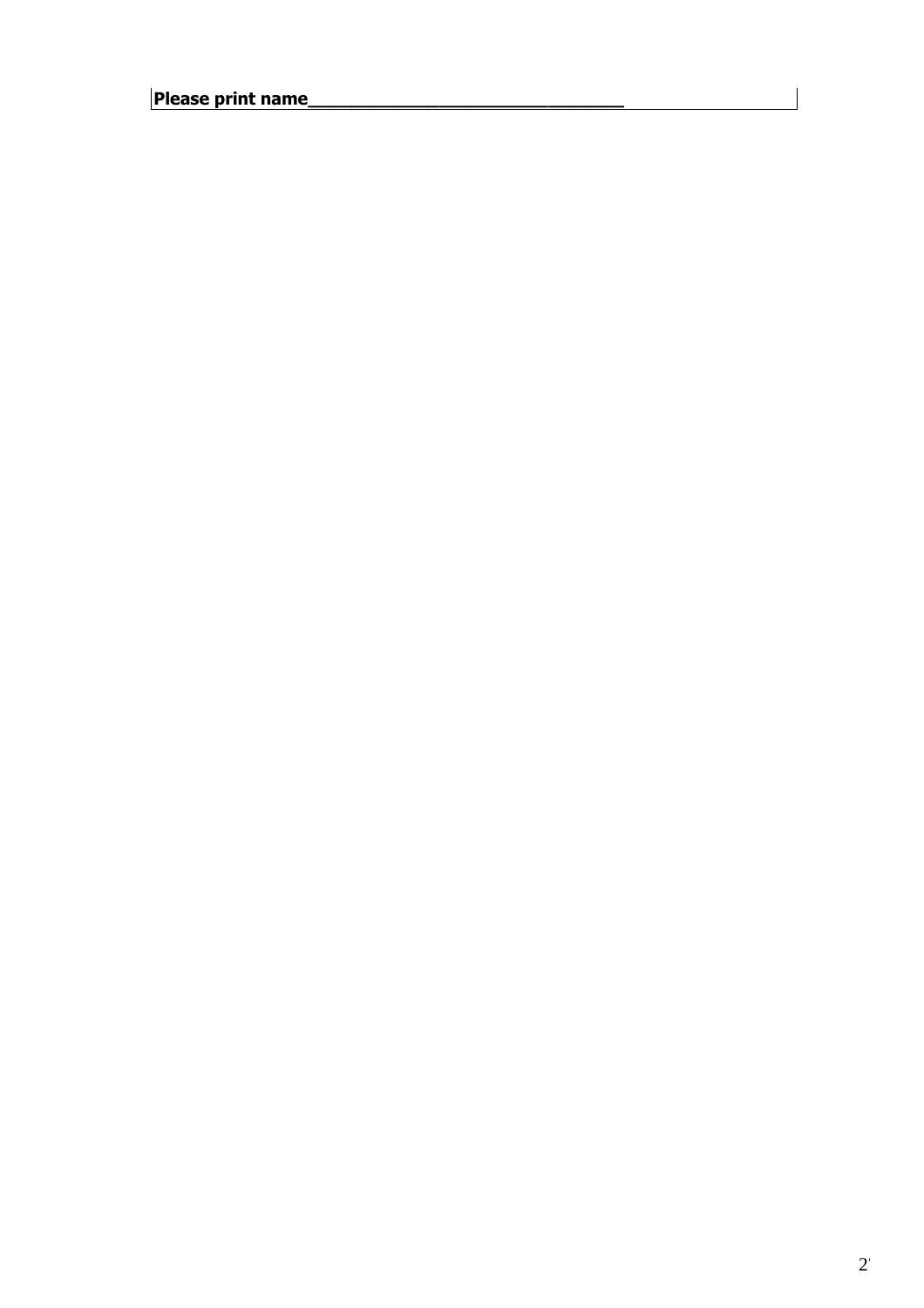**Appendix 3**

### **Reference Request Form CONFIDENTIAL**

**Name: Position applied for:**

**How long have you known this person?**

**In what capacity?**

**What attributes does the person have that would make them suited to this work?**

| Please rate this person on the following criteria ( one box only for each |  |
|---------------------------------------------------------------------------|--|
| attribute)                                                                |  |

|                        | Poor | Average | Good | Very<br>Good | Excellent   Please add any comments<br>(optional) |
|------------------------|------|---------|------|--------------|---------------------------------------------------|
| Responsibility         |      |         |      |              |                                                   |
| Maturity               |      |         |      |              |                                                   |
| Self Motivation        |      |         |      |              |                                                   |
| Can motivate<br>others |      |         |      |              |                                                   |
| Team skills            |      |         |      |              |                                                   |
| Trustworthiness        |      |         |      |              |                                                   |
| Reliability            |      |         |      |              |                                                   |

This post involves substantial access to children and adults with a learning disability. Do you have any reason at all to be concerned about this applicant being in contact with children or vulnerable adults?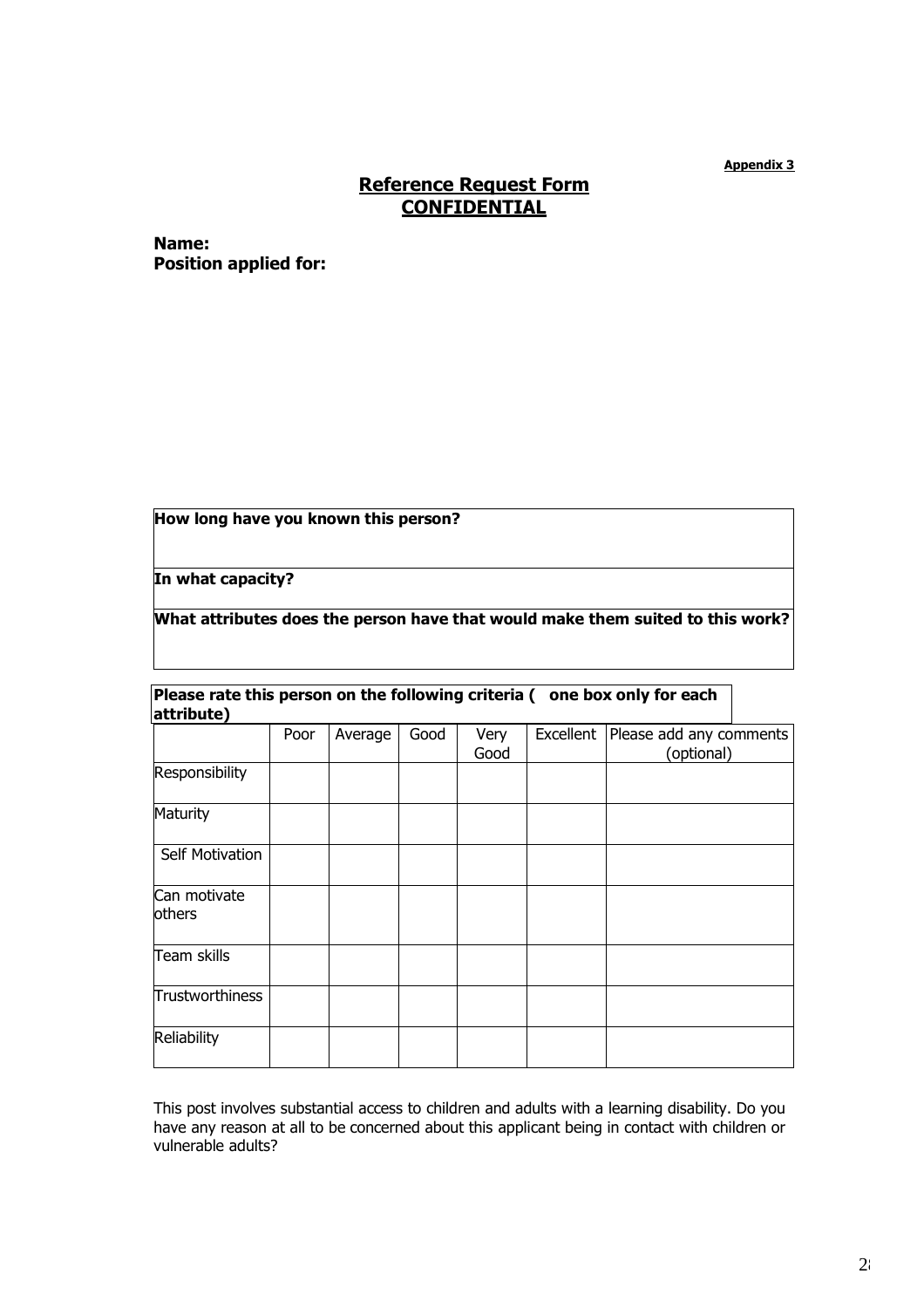### **State Yes or No: \_\_\_\_\_\_\_\_\_\_\_ If you have answered yes, we will contact you in confidence.**

| <b>Signed</b>            |                     | <b>Date</b> |
|--------------------------|---------------------|-------------|
| <b>Print Name</b>        |                     |             |
| <b>Position</b>          | <b>Organisation</b> |             |
| Telephone Number(s): Day | <b>Evening</b>      |             |

**Thank you. Please return this reference form in the envelope provided.**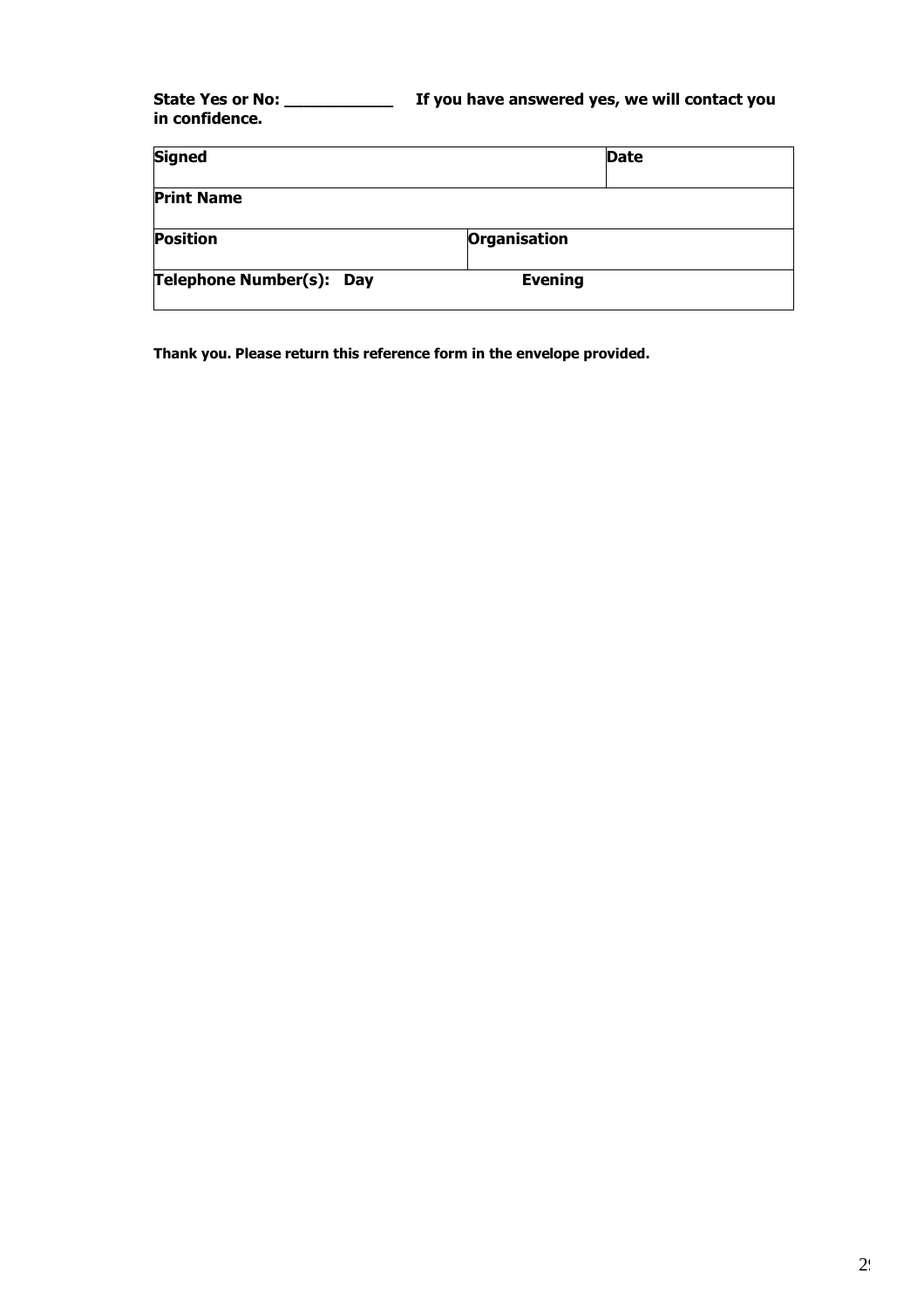### **Sheffield Steelers Photography Registration Form**

Sheffield Steelers will only permit the use of photography or filming equipment at organised events, training courses or similar activities by properly accredited users. Anyone wishing to take photographs/video footage must complete the following information, and will be issued with an identification badge/sticker at the event.

All people must register their camera with the event organiser.

- **Professional photographers / filming / video operators –** Where possible, professional photographers etc should register at least 36 hours before the event, providing some form of professional identification together with the self disclosure form.
- **Students or amateur photographers / film / video operators**  should submit self disclosure form together with their student or club registration card and a letter from their club / educational establishment outlining their motive for attending the event, prior to the event.
- **Spectators (including participants, parents, relatives or carers)** spectators wishing to use photographic / film / video equipment (including mobile phones if they have this facility), should register their intent with the promoter of the event on the day.

| Event: |  |  |
|--------|--|--|
| Date:  |  |  |
| Venue: |  |  |

| Surname                                                      | <b>First Name</b> | Middle Name |                               | Title |
|--------------------------------------------------------------|-------------------|-------------|-------------------------------|-------|
| Club/ Home Country or Regional Association<br>Establishment) |                   |             | (or Company Name/ Educational |       |
| Home Address:                                                |                   |             |                               |       |
| Postcode:                                                    |                   |             |                               |       |
| Telephone Numbers:                                           | Day               | Evening     | Mobile                        |       |
| Reason for attending event                                   |                   |             |                               |       |
| Who will the photos be made available to?                    |                   |             |                               |       |
| Will GBWBA receive copies of photos taken?                   |                   |             |                               |       |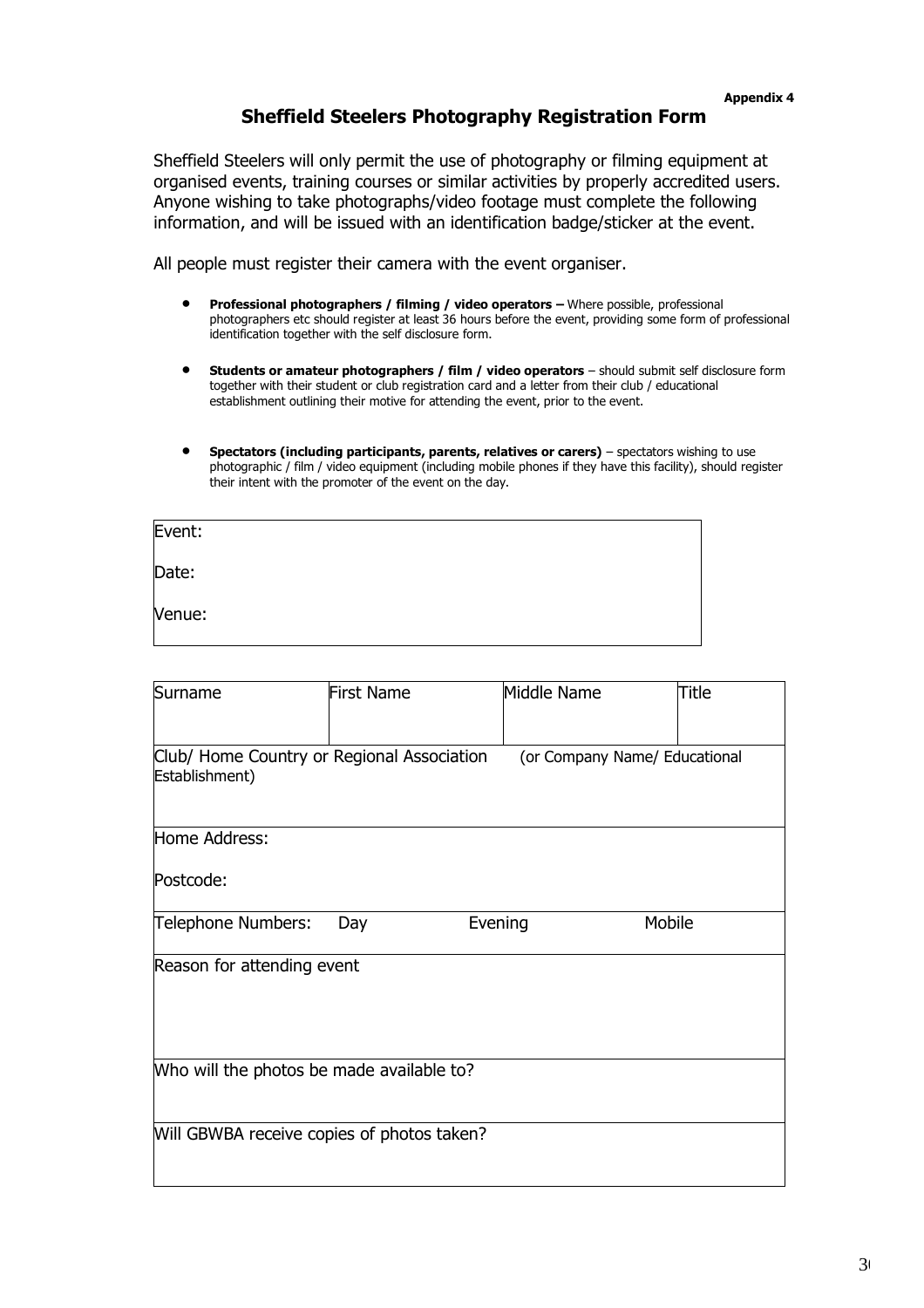Date: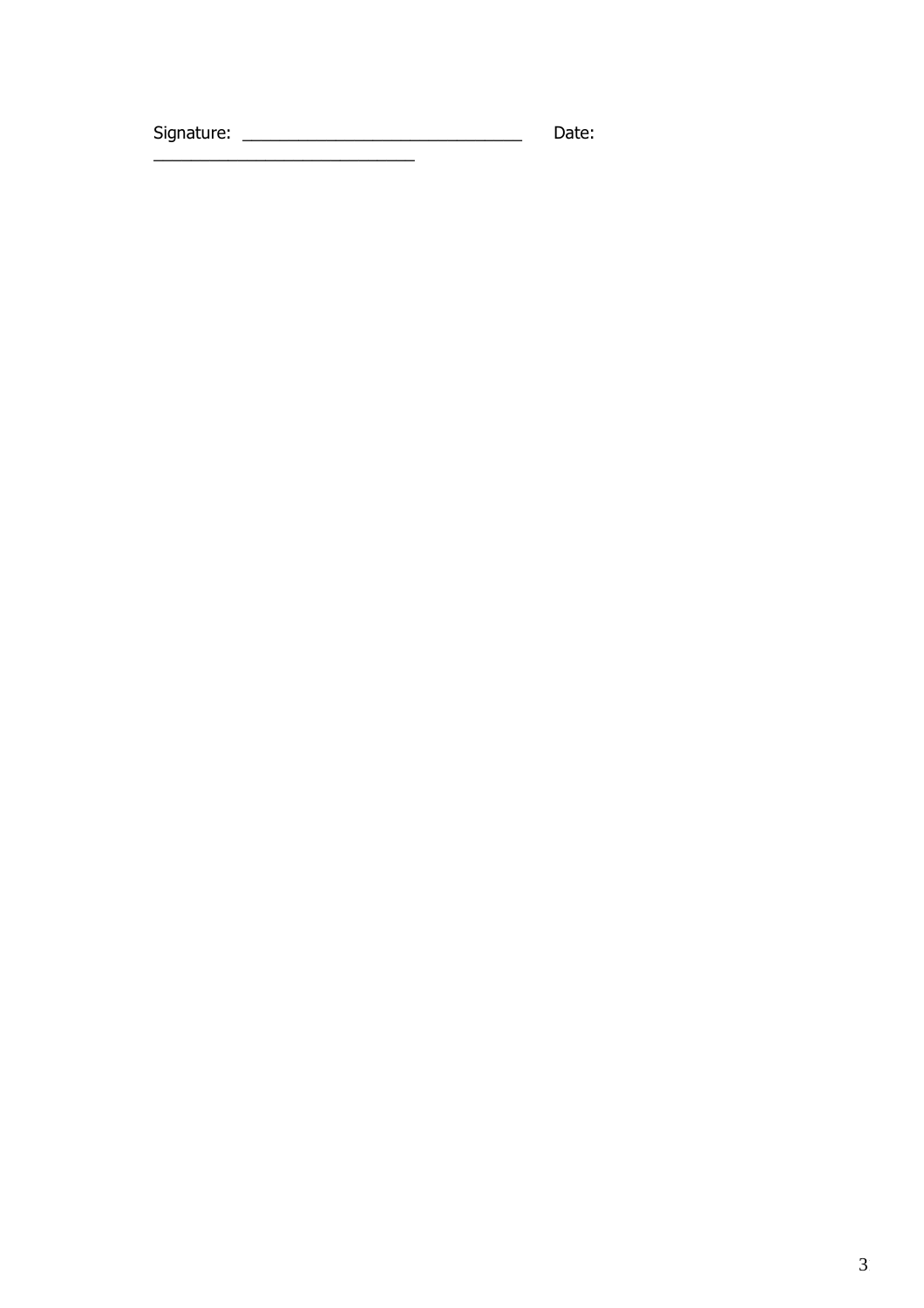**Appendix 5**

|                                             | ----- |
|---------------------------------------------|-------|
| Child/Vulnerable Adult Incident Report Form |       |
| <b>CONFIDENTIAL</b>                         |       |

**Person's Name: \_\_\_\_\_\_\_\_\_\_\_\_\_\_\_\_\_\_\_\_\_\_\_\_\_\_\_\_\_\_\_\_\_\_\_\_ Person's Address: \_\_\_\_\_\_\_\_\_\_\_\_\_\_\_\_\_\_\_\_\_\_\_\_\_\_\_\_\_\_\_\_\_\_\_\_\_\_\_\_\_\_\_\_\_\_\_\_\_\_\_\_\_ \_\_\_\_\_\_\_\_\_\_\_\_\_\_\_\_\_\_\_\_\_\_\_\_\_\_\_\_\_\_\_\_\_\_\_\_\_\_\_\_\_\_\_\_\_\_\_\_\_\_\_\_\_\_\_\_\_\_ \_\_\_\_\_\_\_\_\_ Phone Number: \_\_\_\_\_\_\_\_\_\_\_\_\_\_\_\_\_\_\_\_\_\_\_\_\_\_\_\_\_\_\_\_\_\_\_\_ Date of Birth: \_\_\_\_\_\_\_\_\_\_\_\_\_\_\_\_\_\_\_\_\_\_\_\_\_\_\_\_\_\_\_\_\_\_\_\_\_\_ Carer/Advocate's Name: \_\_\_\_\_\_\_\_\_\_\_\_\_\_\_\_\_\_\_\_\_\_\_\_\_\_\_\_\_\_ Carer/Advocate's Address: \_\_\_\_\_\_\_\_\_\_\_\_\_\_\_\_\_\_\_\_\_\_\_\_\_\_\_\_\_\_\_\_\_\_\_\_\_\_\_\_\_\_\_\_\_\_ \_\_\_\_\_\_\_\_\_\_\_\_\_\_\_\_\_\_\_\_\_\_\_\_\_\_\_\_\_\_\_\_\_\_\_\_\_\_\_\_\_\_\_\_\_\_\_\_\_\_\_\_\_\_\_\_\_\_ \_\_\_\_\_\_\_\_\_\_ Phone Number: \_\_\_\_\_\_\_\_\_\_\_\_\_\_\_\_\_\_\_\_\_\_\_\_\_\_\_\_\_\_\_\_\_\_\_\_\_ Please refer to the following notes before completing:**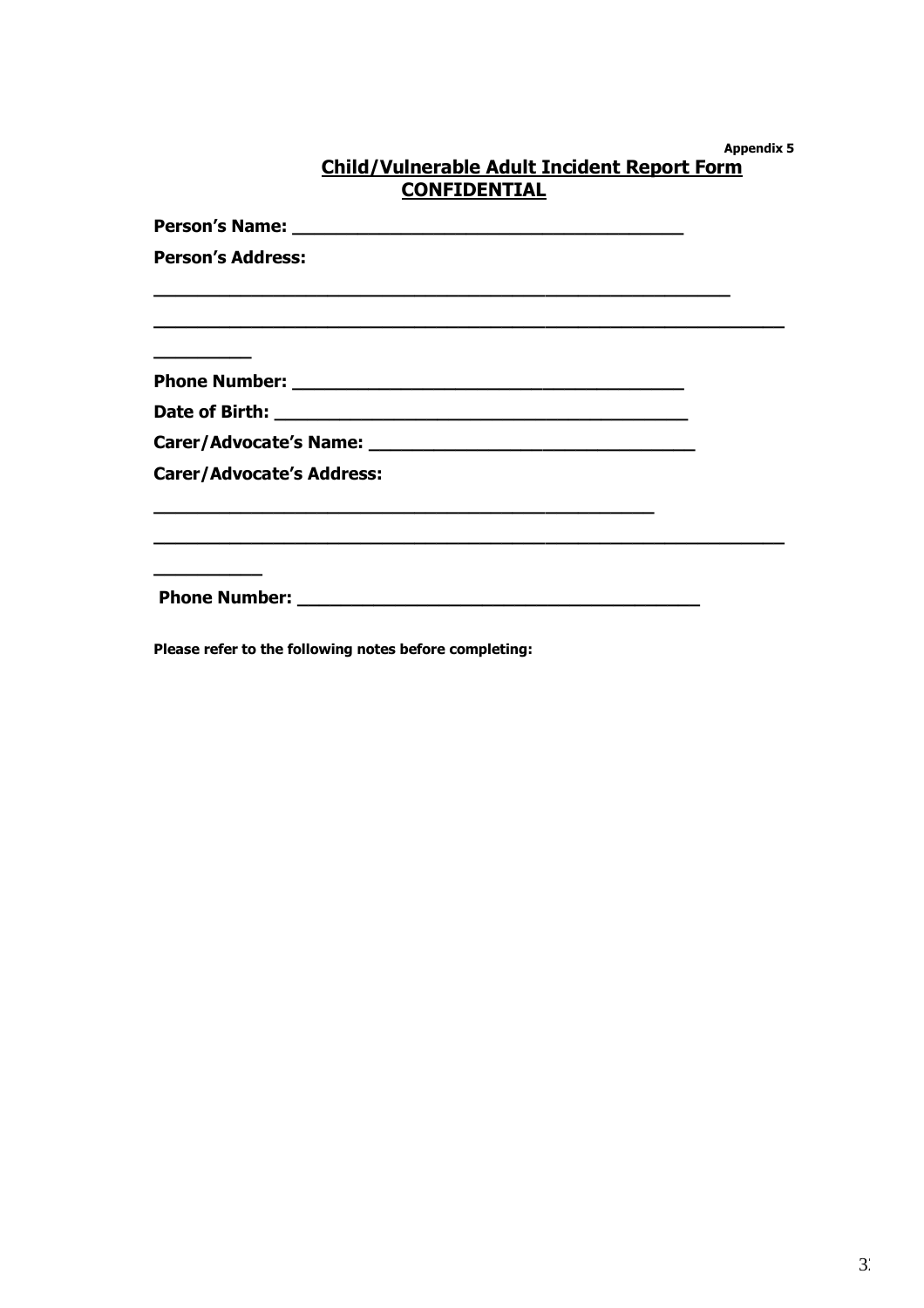External agencies contacted:

Details of person completing this form. You may be contacted to discuss the content of this report: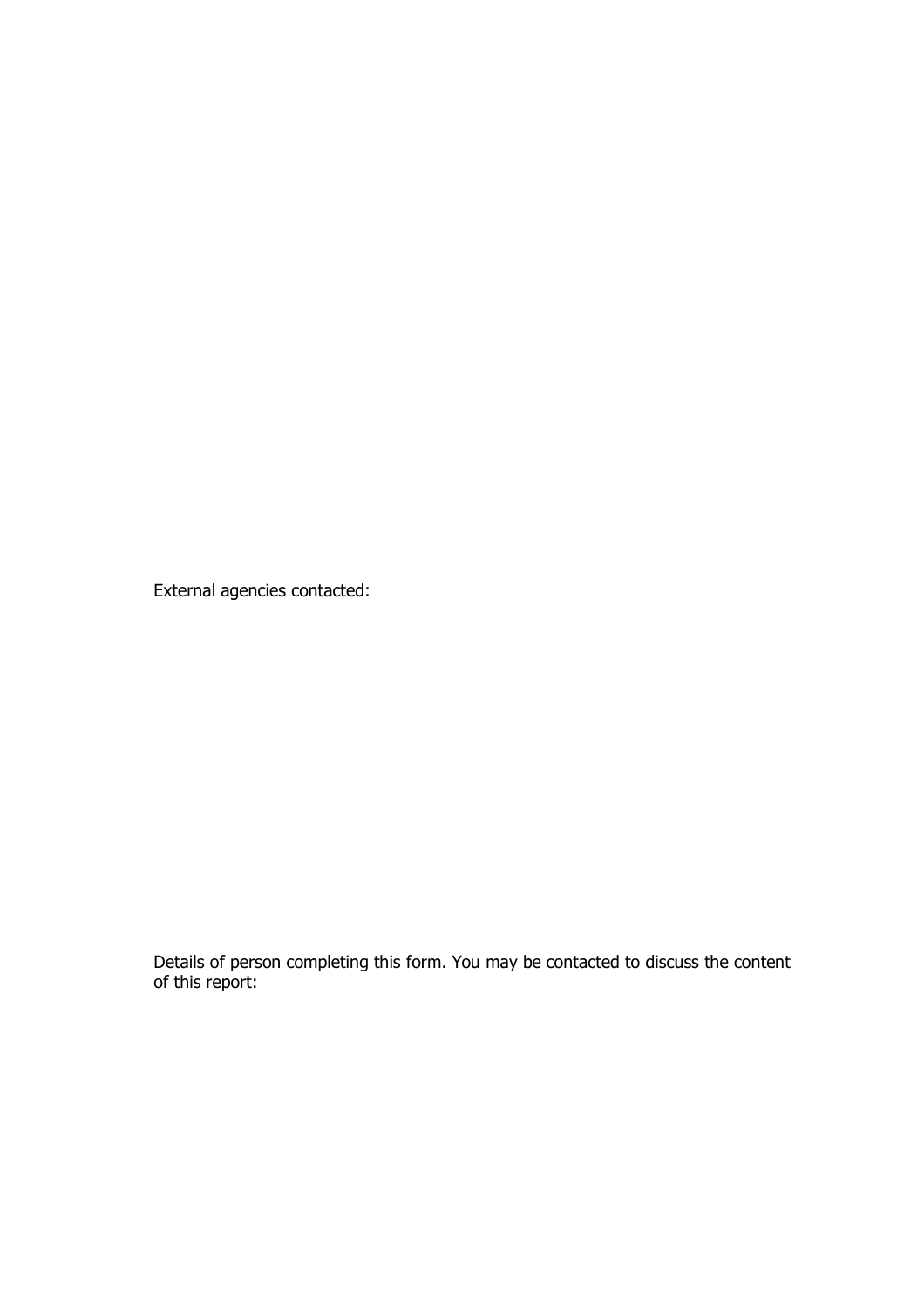When complete, please post this form, marking your envelope **"Private and Confidential – Addressee Only"** to:

CHILD/VULNERABLE ADULT PROTECTION OFFICER c/o BWB Loughborough Park Oakwood Drive Loughborough Leicestershire LE11 3NG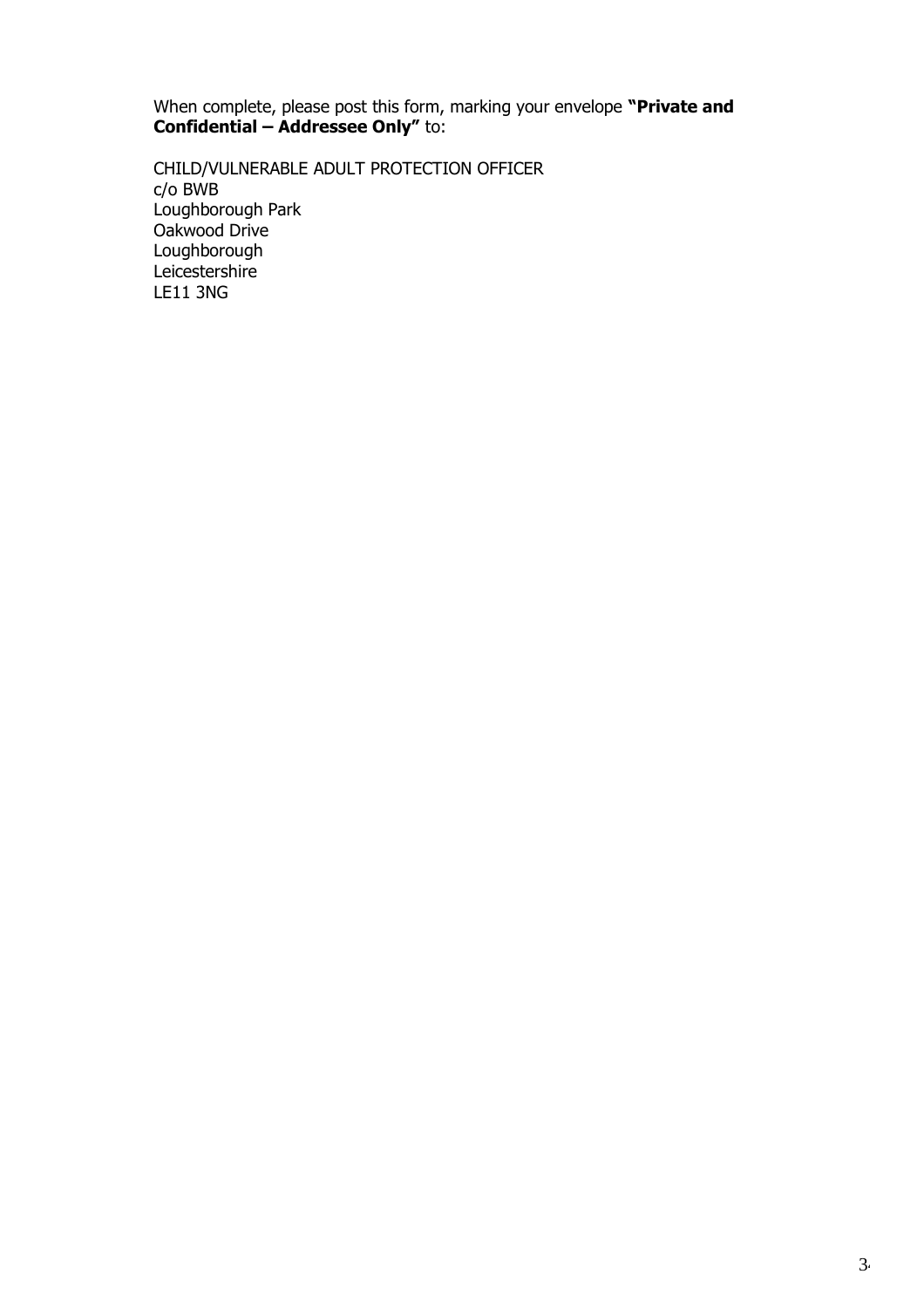### **Database information held by British Wheelchair Basketball**

BWB reserves the right to hold information about individuals working with the Association that are pertinent to the job undertaken and the responsibilities it carries. The information will not be shared with a third party without consent unless necessitated by procedures detailed within these guidelines, or an emergency situation occurs.

The information held will include, but is not limited to:

Name Date of Birth **Nationality** Contact details Qualifications Medical history Previous/current employment details

**Appendix 6**

#### **Player Registration and Medical Information Form**

\*The following information is to be retained by the Home Country/Regional Team Managers during the Regional Junior Championships, but may be required by the Championships Director in the event of a medical emergency.

**\_\_\_\_\_\_\_\_\_\_\_\_\_\_\_\_\_\_\_\_\_\_\_\_\_\_\_\_\_\_\_\_\_\_\_\_\_\_\_\_\_\_\_\_\_\_\_\_\_\_\_\_\_\_\_\_\_\_**

**\_\_\_\_\_\_\_\_\_\_\_\_\_\_\_\_\_\_\_\_\_\_\_\_\_\_\_\_\_\_\_\_\_\_\_\_\_\_\_\_\_\_\_\_\_\_\_\_\_\_\_\_\_\_\_\_\_\_**

#### **Player's Name:**  $\blacksquare$

#### **Address:**

**\_\_\_\_\_**

#### **Emergency Contact Person and Telephone Number:**

**\_\_\_\_\_\_\_\_\_\_\_\_\_\_\_\_\_\_\_\_\_\_\_\_\_\_\_\_\_**

**\_\_\_\_\_\_\_\_\_\_\_\_\_\_\_\_\_\_\_\_\_\_\_\_\_\_**

|  | Date of Birth: |  |
|--|----------------|--|
|  |                |  |

**\_\_\_\_\_\_\_\_\_\_\_\_**

**Ethnicity:** 

In the event of an emergency, every effort will be made to contact the above named person. However, if your child has been taken ill or has an accident, a member of staff may escort him/her to hospital. Please provide us with information that doctors may need before treating your child.

| Doctor's Name:    |  |
|-------------------|--|
| Doctor's Tel. No: |  |
| Doctor's Address: |  |

| Allergies:                                                          | Any additional information: |
|---------------------------------------------------------------------|-----------------------------|
| My child is/is not actively sensitive<br>$\bullet$<br>to penicillin |                             |
| My child is actively sensitive to:                                  |                             |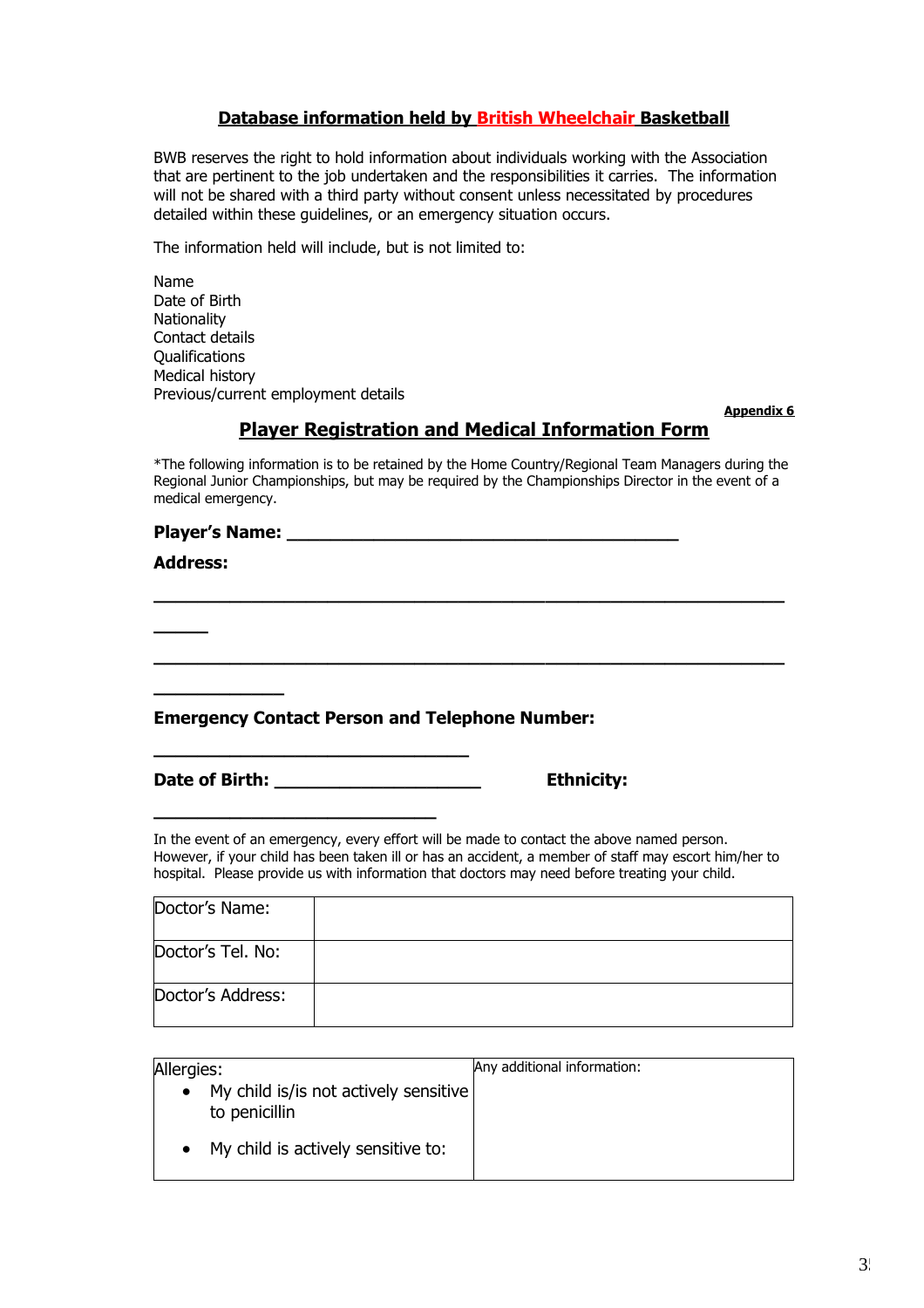| Current medication:                                                                                                       | Other long term medication: |
|---------------------------------------------------------------------------------------------------------------------------|-----------------------------|
| Please detail any information about your<br>child's special needs or learning<br>difficulties:                            |                             |
| Does the named individual require one to<br>one carer support?<br>If yes, please give carers name and<br>contact details: |                             |

Parental/Guardian/Carer Consent:

- I confirm that the above information is correct. I will inform the lead contact person in the event of any changes
- I consent to my child receiving any medical treatment considered necessary by a doctor in an emergency
- I do/do not consent (please delete where appropriate), to photographs being taken of my child \*Where official photographic & video footage is taken at the request of the BWB this will be used for the promotion of wheelchair basketball and wheelchair sport only.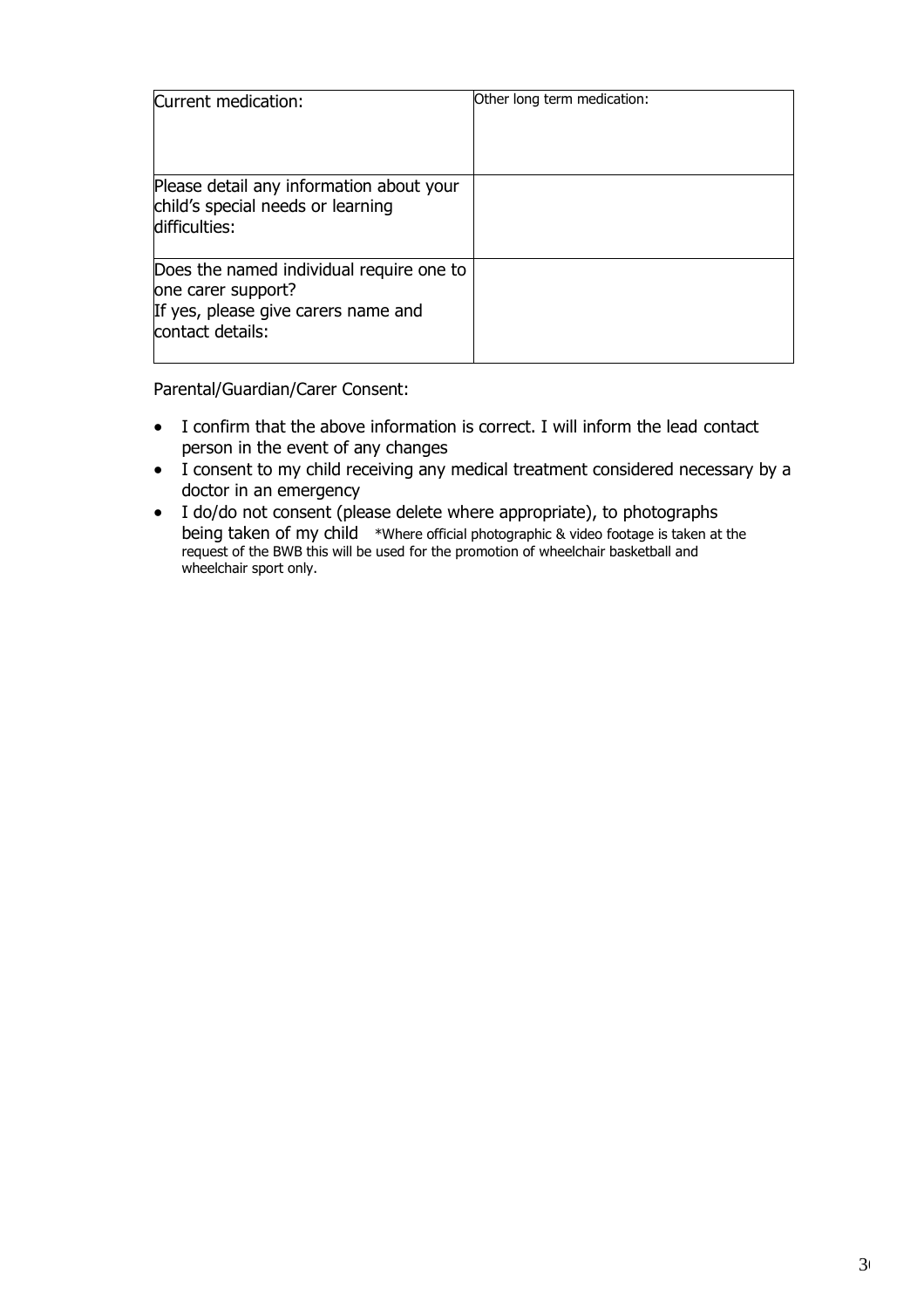# **Accident Report Form**

| Person affected/injured<br>Name:                                                                  |       |
|---------------------------------------------------------------------------------------------------|-------|
| Home Address:                                                                                     |       |
| Occupation:                                                                                       |       |
| Work number:                                                                                      |       |
| Person reporting the accident/incident<br>Name:                                                   |       |
| Home Address:                                                                                     |       |
| Occupation:                                                                                       |       |
| Work number:                                                                                      |       |
| <b>Accident/Incident</b><br>Date:                                                                 | Time: |
| Place:                                                                                            |       |
| Equipment involved:                                                                               |       |
| Description of incident including cause & nature of injury<br><b>Action taken/recommendations</b> |       |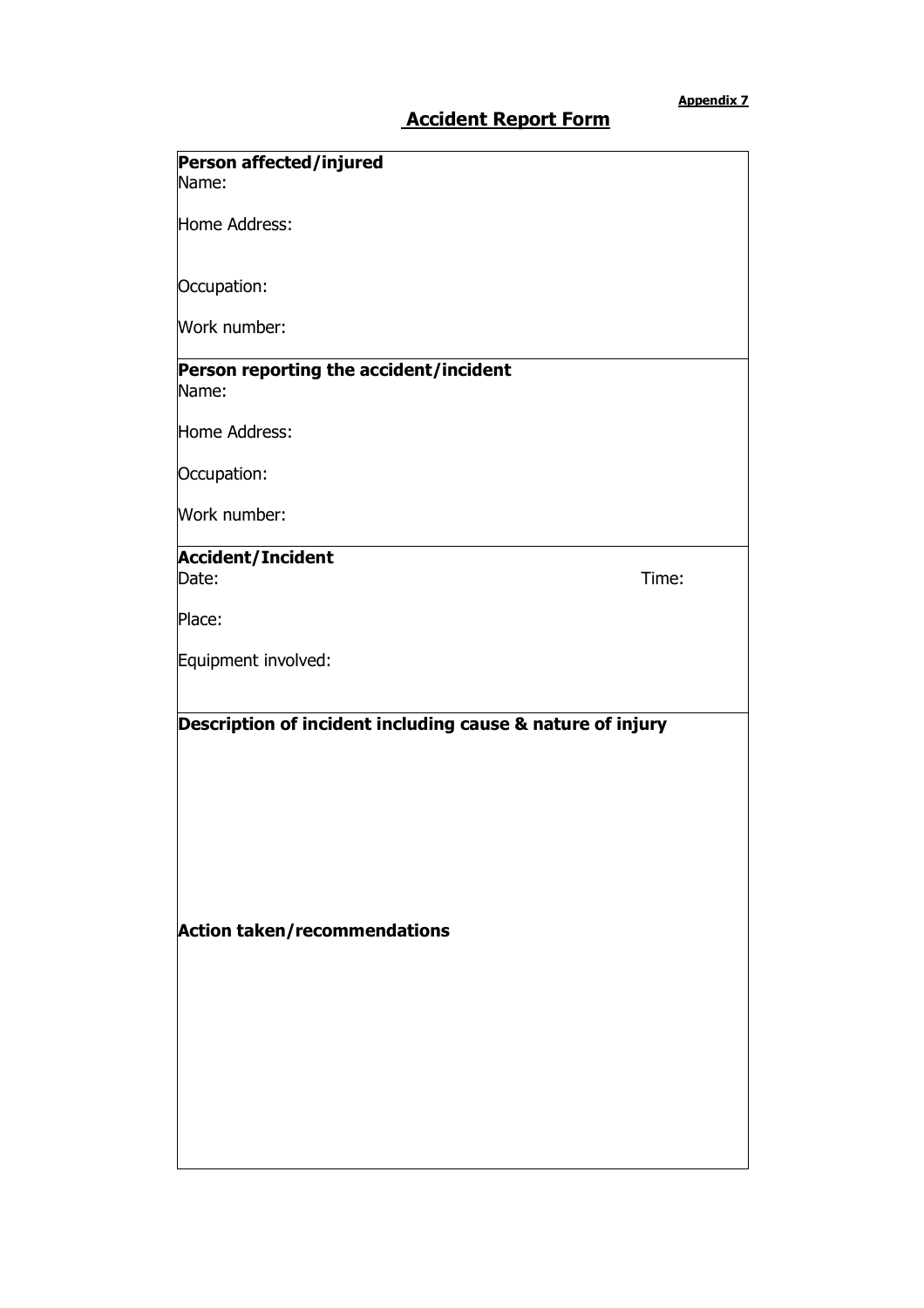Signed: **Date:** Date: **Date:** Date: **Date:** 2014

Print Name:

**Appendix 8**

# **CODE OF CONDUCT FOR COMPETITORS AGE 16 +**

I am aware that I am an ambassador for my family and my sport and I take full responsibility for my actions. I have read this contract and understand the guidelines set out below and agree to comply with the following contract whilst at in the Event.

### **I agree that I will not:**

- 1) possess any prohibited substances or performance enhancing drugs as set out within the national policies adopted by UK Sport and the GBWBA
- 2) consume alcohol
- 3) smoke
- 4) engage in sexual activity
- 5) use bad language
- 6) tolerate or be involved in discrimination of any kind
- 7) leave the venue/site during the event without permission from the Home Country/Regional Team Manager
- 8) enter any accommodation block/room other than my own.
- 9) Behave in an inconsiderate way towards fellow participants, officials, event organisers or venue/hotel staff.

NB. The GBWBA Championship Director reserves the right to send participants home if they do not keep to the signed Code of Conduct. We do hope this will not be necessary.

| Player Name (please |
|---------------------|
|                     |

| Home |
|------|
|      |
|      |

Signature (Player):……………………………………………………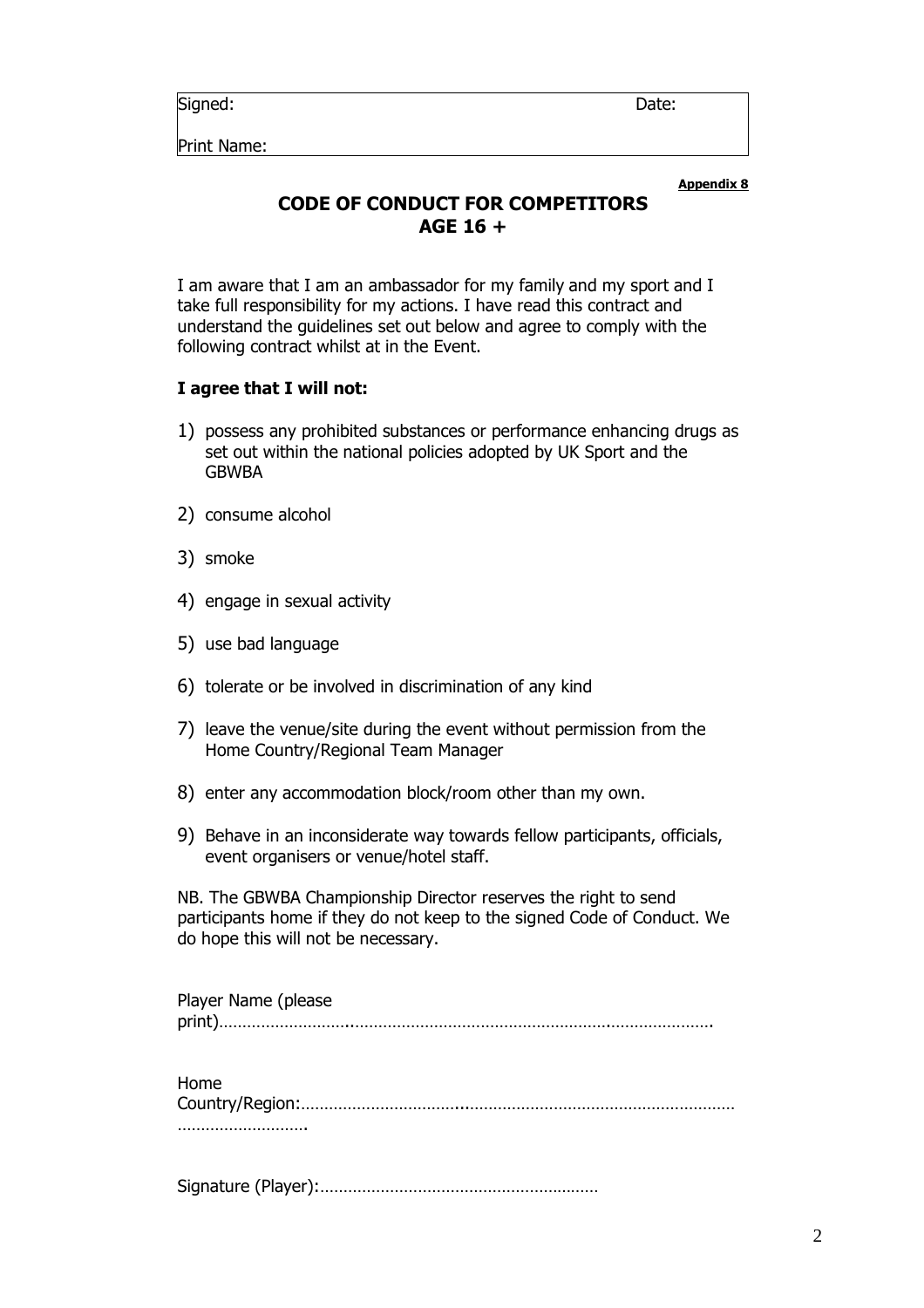Signature (Parent/Guardian if U.18):……………………………………….

Date:………………………………………………………….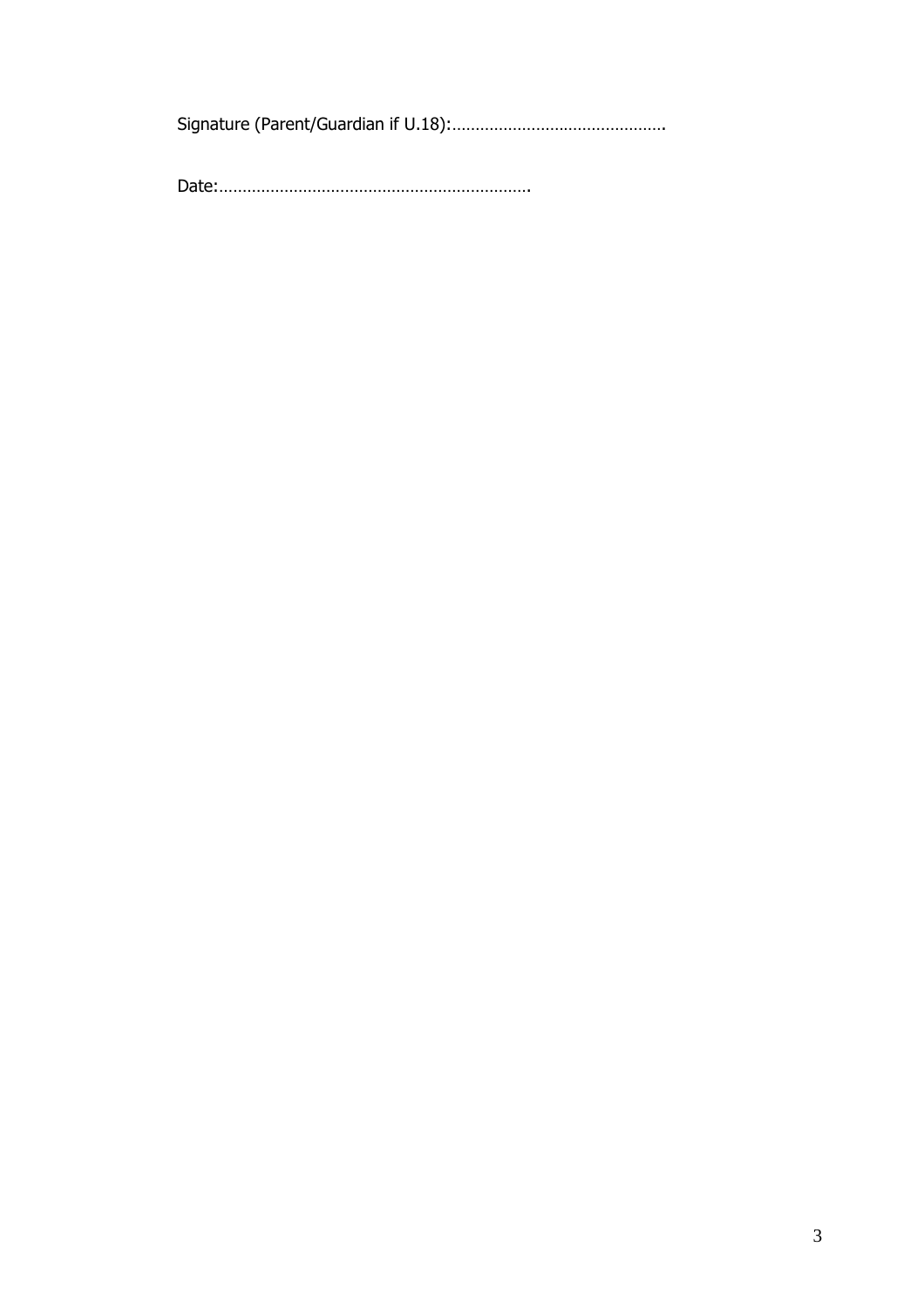**Appendix 8.1**

# **CODE OF CONDUCT FOR COMPETITORS AGE U.16s**

I know that I am representing my family and my sport.

I agree that I will behave in the best way I can.

I agree to:

- 1. Stay in the venue/site unless I am with a member of my staff or family.
- 2. Behave in a sensible and polite way towards competitors, officials and event organisers

I agree never to:

- 1. Drink alcohol or smoke
- 2. Use bad language
- 3. Be unkind to anyone
- 4. If I am staying in a hotel or dormitory I will not leave my room without permission from my staff or family
- 5. Disturb other people

I understand that if I am worried about anything I must tell a member of my staff straight away.

I have read this agreement with my parent/guardian.

I understand what is expected of me.

NB. The GBWBA Championship Director reserves the right to send participants home if they do not keep to the signed Code of Conduct. We do hope this will not be necessary.

| Player Name (please |
|---------------------|
|                     |
| Home                |
|                     |
|                     |
|                     |

Signature (Parent/Guardian):……………………………………….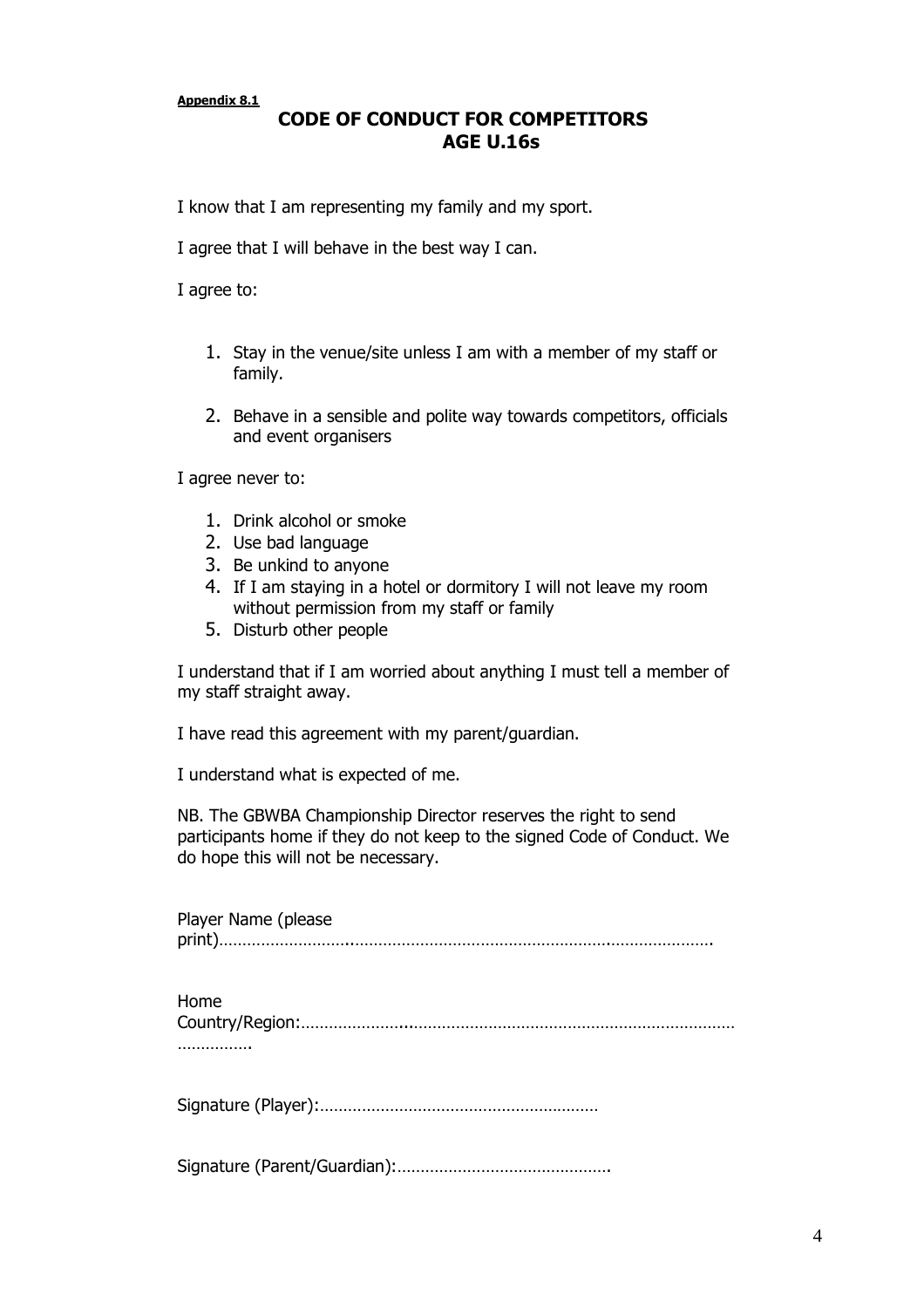\*Parents/Guardians please note that accommodation my include a mix of ages in the dormitories

Date:………………………………………………………….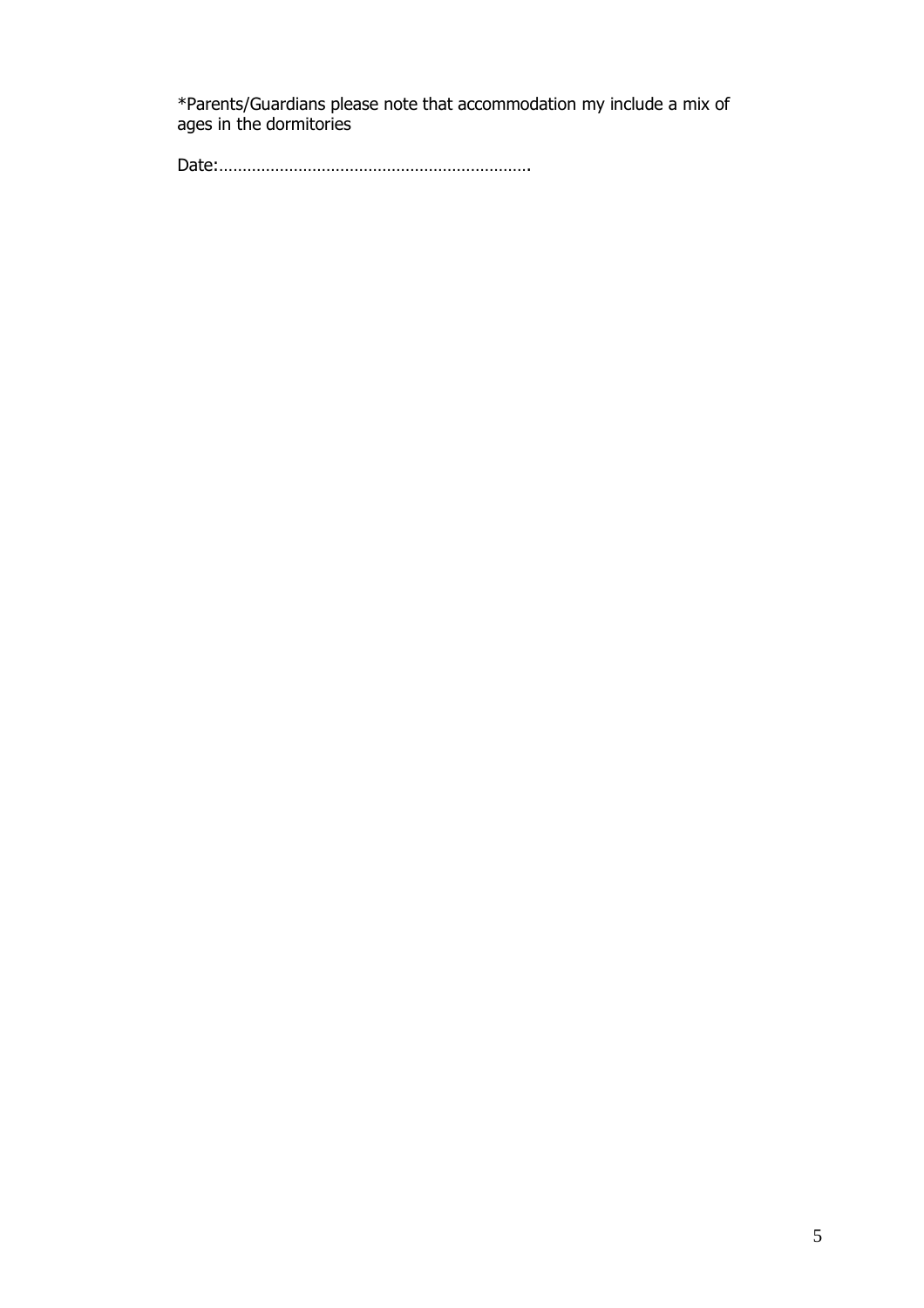#### **Appendix 8.2 GBWBA CODE OF CONDUCT FOR Staff and Volunteers**

#### **Coaches Code of Conduct**

Coaches are expected to:

- Maintain association with the BWB through annual registration, licensing.
- Continue personal and professional growth, remaining current on new developments in the field through continuing education.
- Use their knowledge and professional expertise for the benefit of the people they serve.
- Respect the integrity, rights to confidentiality and protect the welfare of people they are working with.
- Avoid discrimination in all its forms.
- Read and implement good practice as laid down in the BWB Child Protection Policy. All persons working with or in contact with children and/or vulnerable adults will be subject to this policy.
- Create an environment free of fear and harassment
- Recognise the right of all athletes to be treated as individuals.
- Be aware of academic pressures placed on student athletes and be flexible in your conduct of training sessions and matches.

Coaches must demonstrate proper personal behaviour and conduct at all times:

- Constantly display high personal standards and project a favourable image of Wheelchair Basketball and of coaching.
- Must be fair, honest and considerate to athletes and others in their sport.
- Make a commitment to provide a quality service to athletes.
- Provide a safe environment that maximises benefits and minimises risks to athletes in achieving their goals.
- Ensure that all activities are suitable for the age, experience and ability of the athletes.
- Do not tolerate the use of performance-enhancing drugs.
- Educate athletes as to their responsibilities in contributing to a safe environment, and to do their best to ensure that all facilities and equipment meet safety standards.
- Consider the athlete's future health and well being as foremost when making decisions regarding an injured athlete's ability to continue competing or training, and to seek and respect professional medical opinions to serve as a basis for their decisions.
- Plan to be present at all practices and competitions and, when unable to attend, organize knowledgeable and safe supervision.
- Contribute to the development of coaching as a profession by exchanging knowledge and ideas with others.
- Regularly seek ways of increasing professional development and selfawareness.

Coaches must develop a relationship with athletes (and others) based on openness, honesty, mutual trust and respect.

A coach should:

- Maintain all relationships with coaching staff and players will be maintained on a professional and confidential basis.
- Not engage in behaviour that constitutes any form of abuse or harassment (physical, sexual, emotional, neglect, bullying, etc.).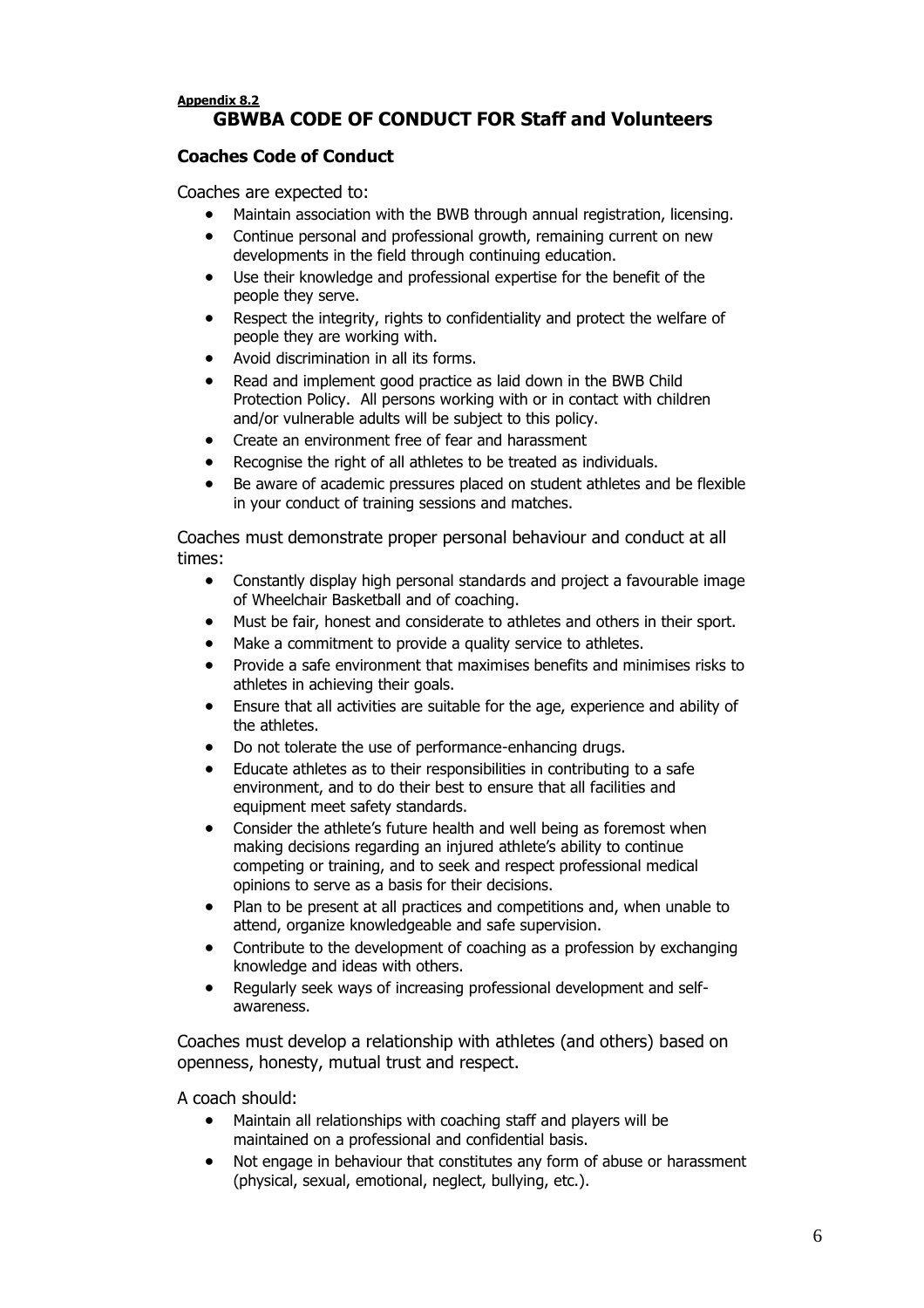- They must take action if they have a concern about the behaviour of an adult towards a child by reporting any suspected cases of abuse according to the BWB Child Protection Policy.
- Direct Comments or criticism relative to performance and not the athlete.
- Strive to develop individual and team respect for the ability of opponents.
- Encourage athletes to accept responsibility for their own behaviour and performance in training, participation and competition.
- Observe the rules of the game and encourage athletes to adhere to the spirit of the rules.
- Comply with regulations concerning transfer of players.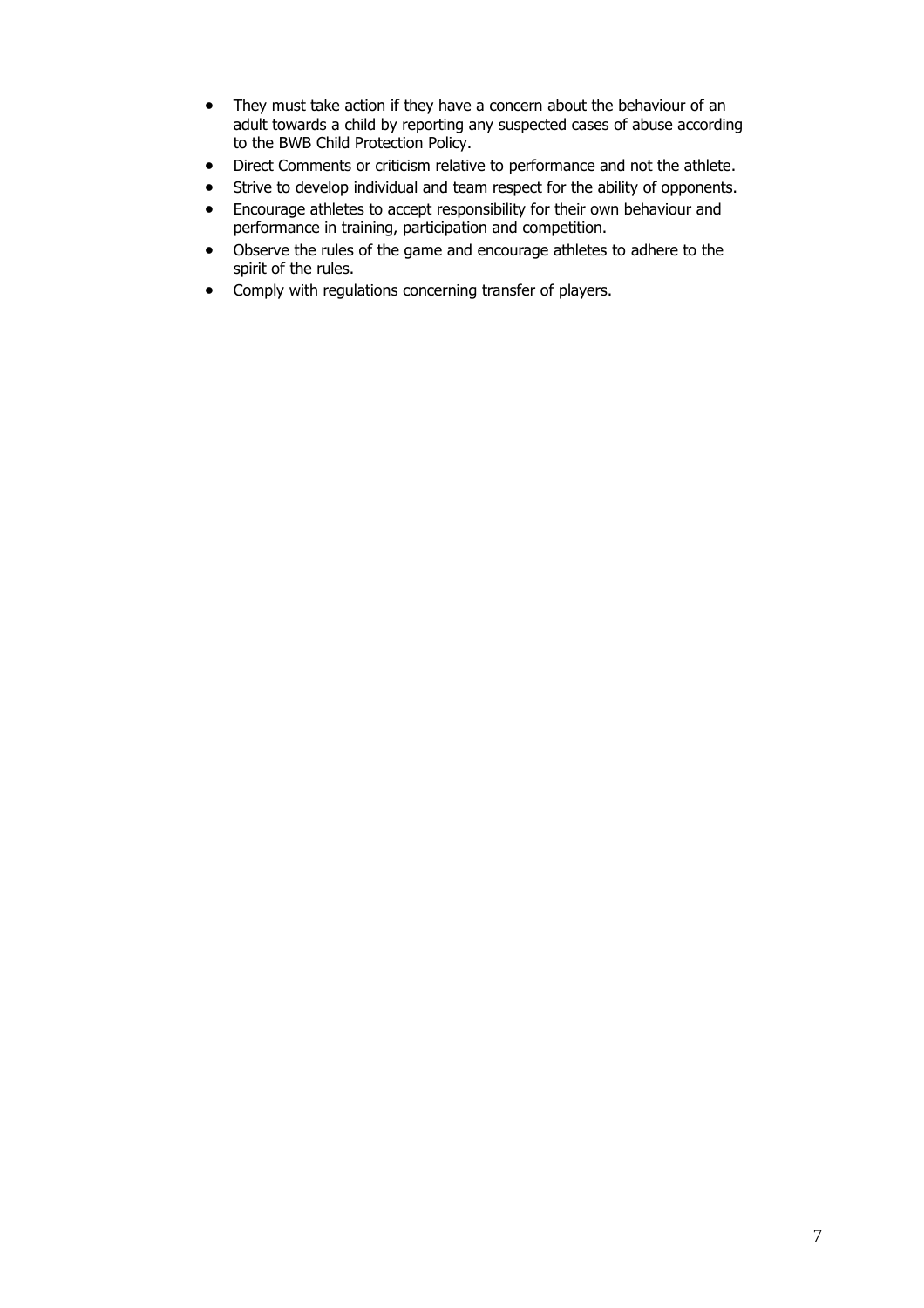#### **Spectators Code of Conduct**

Athletes are not playing for the entertainment of spectators. They are playing to the best of their ability, in the spirit of the game in as a professional manner as possible.

As a spectator you may be perceived as a supporter of a given club. Bare this in mind when making comments as the reputation of the club you are supporting has been earned and can easily be damaged.

Spectators should:

- Applaud good performances from each team. Congratulate all players regardless of the outcome.
- Respect the referee's decisions.
- Never ridicule or scold a player for making a mistake during competition. Be positive.
- Condemn the use of violence in any form, be it by spectators, coaches or players.
- Show respect for your team's opponents, without them, there would be no game.
- Encourage players to obey the rules and decisions of officials.
- Demonstrate appropriate social behaviour by not using foul language, harassing players, coaches or officials.
- Not use derogatory language based on gender, race or impairment.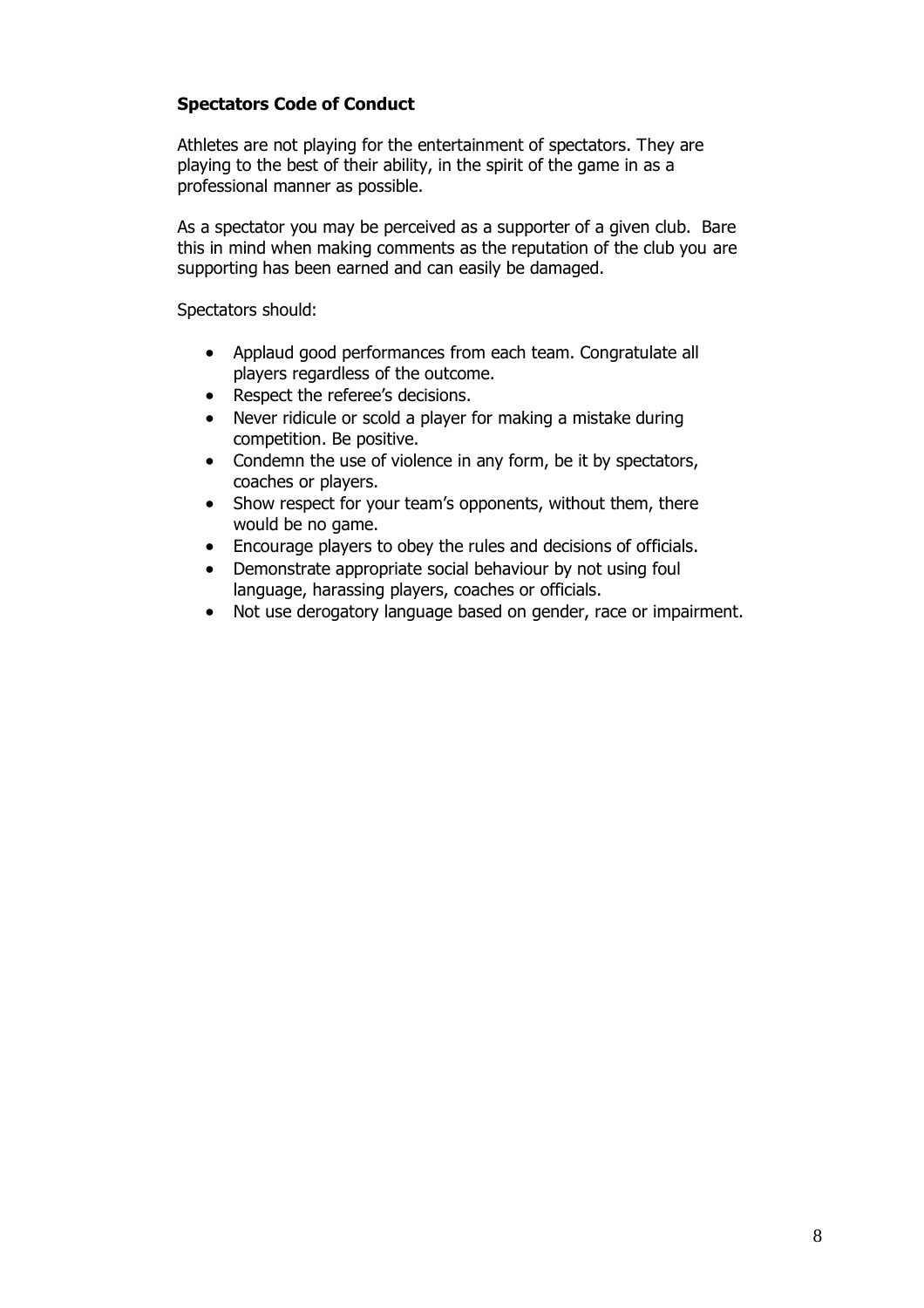### **INFORMATION ON THE WELFARE PLAN FOR PARENTS/CARERS**

#### **What is a 'Welfare Plan'?**

When children or young people are looked after by other adults when attending sports events, it is important that parents/carers are reassured that every effort is made to ensure their children's safety and wellbeing.

Sheffield Steelers Wheelchair Basketball Club is committed to providing a safe and enjoyable, fun event for children and young people involved.

The Sheffield Steelers Committee is responsible for developing and implementing a 'Welfare Plan' for the club. The 'Welfare Plan' outlines the roles and responsibilities for child/vulnerable adult welfare of everyone who is involved in working with children and vulnerable adults in the club.

#### **Who has responsibility for my child's welfare at training times and matches?**

The committee and staff of the Sheffield Steelers all have responsibility for your child's welfare.

The Committee and your team coach will support children/vulnerable adults who may experience any difficulties when they are away from home.

#### **What do I need to do to help the organisers look after my child?**

You will be asked to provide details of any particular needs that your child may have in terms of their:

- health
- disability
- diet

If your child requires any medication, you will be asked to ensure that they have sufficient for the Event.

- You will also be asked if your child has any allergies.
- You will also be asked to provide emergency contact details.

There will be a consent form given to you to sign, concerning these issues. This needs to be signed by someone with **'legal parental responsibility'** for your child.

If you think that your child may be affected by anything not related to the sporting event we would recommend that you speak to your child's Team Manager in advance of the Event. This may be if your child is the first time away from home, for instance, or there may be changes in family circumstances, such as bereavement.

You are responsible for ensuring that you have discussed the principles of participation and code of conduct with your child.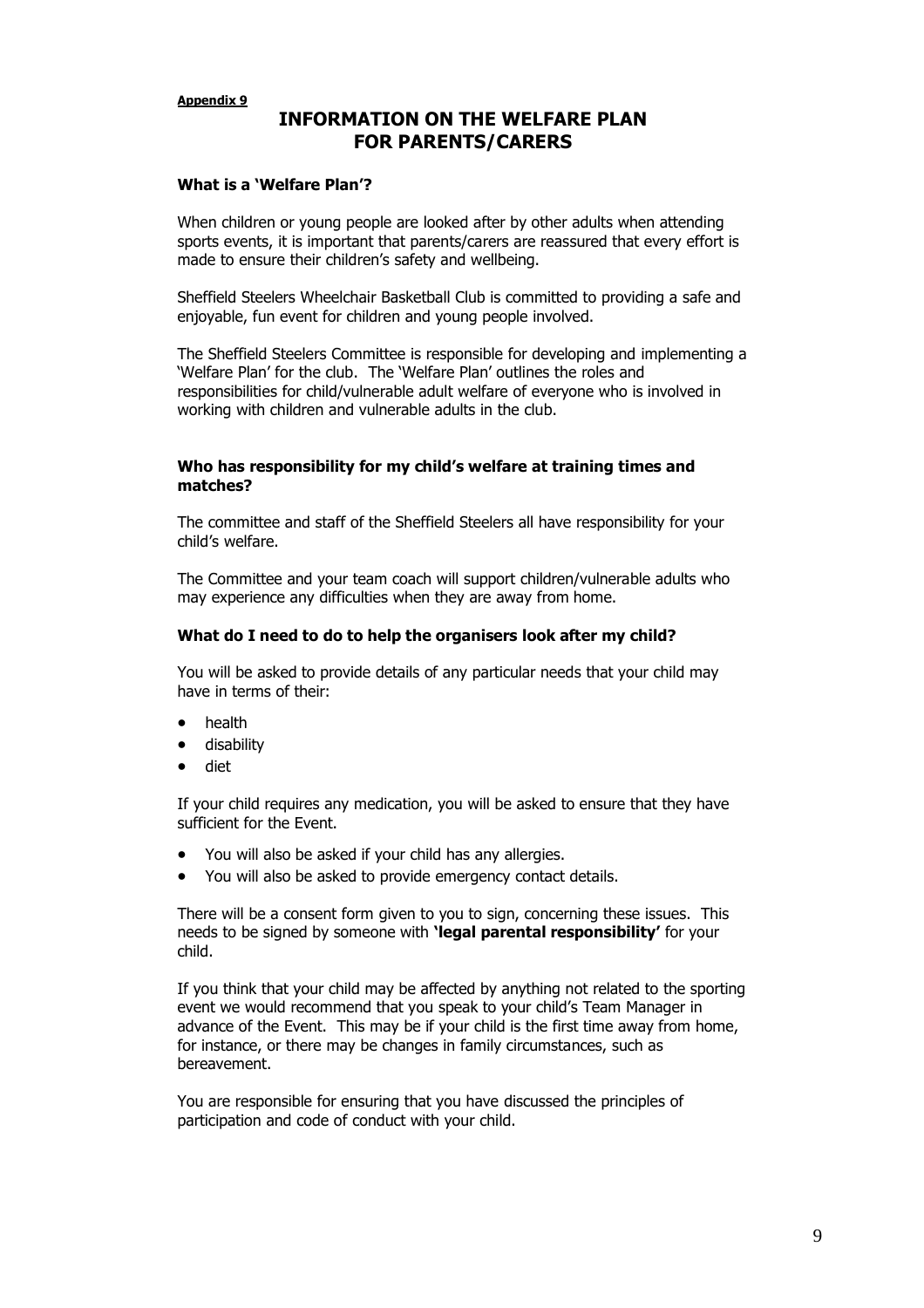#### **What other things are being done to help ensure my child's welfare?**

#### **Recruitment and Selection of Staff**

All Steelers staff, coaches, officials and volunteers in contact with children will have been subject to appropriate checks to ensure their suitability to work with children and young people.

Whilst all checks cannot provide a complete guarantee, other measures are in place about best practice in working with children, such as staff, coaches, officials and volunteers never being alone with children.

#### **Principles of Participation and Codes of Conduct**

The success of the Sheffield Steelers depends on developing a positive and safe environment where everyone is treated with respect and **everyone takes responsibility for their own behaviour**. Everyone involved in the club will be asked to sign up to identified Codes of Conduct. These will be provided to you and your child.

For children these are about:

- fair play
- equity
- inclusiveness and tolerance
- responsibility
- friendship.

For adults these Code of Conduct reflect those of the BWB and other Sporting Organisations.

Breaches of the Codes of Conduct will be dealt with through disciplinary procedures and parents will be made aware of the possibility that their child could be sent home at their own expense for a serious breach of the Code of Conduct.

#### **Medical Assistance and First Aid**

Medical assistance will be provided at all event sites where children and young people are training/playing. Trained First Aid staff will be available 24 hours a day. Staff will have emergency contact details for evening/night time for medical emergencies (where appropriate).

#### **Sexual Activity**

Essentially, sexual activity between young people will be prohibited while in a club event.

Sheffield Steelers have in place procedures to follow in the event of any inappropriate behaviour.